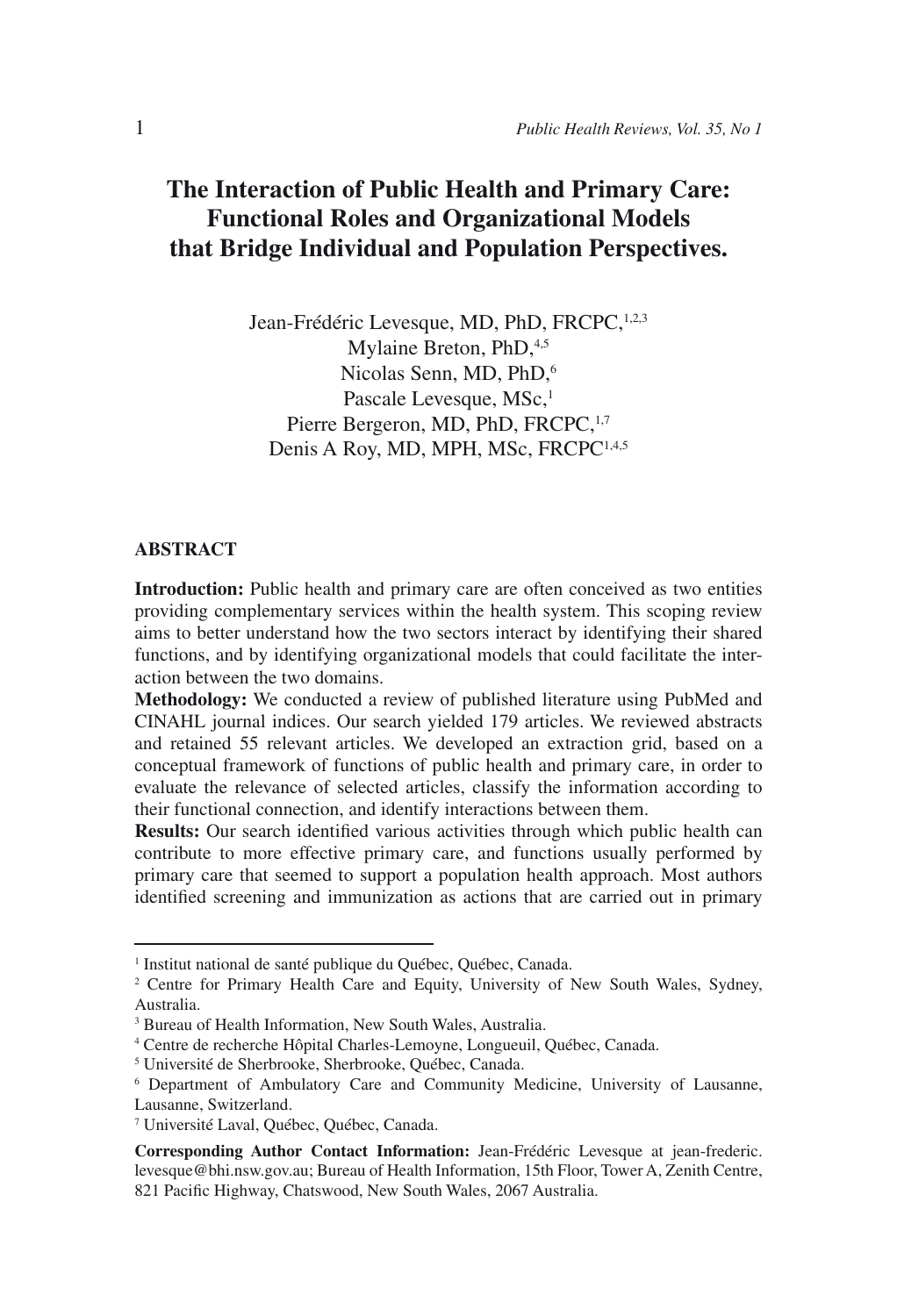care, but that can benefit from the support of public health. Health promotion and lifestyle modification are also shared responsibilities that can take the form of collective or individual intervention. The surveillance and protection function of public health, which actually takes place in primary care, consists of case identification for prevention or early treatment. Primary care is the setting where patients present, whereas public health has the role of investigation and of providing advice to clinical settings. Planning and evaluation are also emerging activities that concern both public health and primary care. Many authors recognized that public health provides tools that enhance the planning of primary care activities and are more aligned with the actual needs of populations. Others noted that public health is able to assess primary care in light of the changing health of populations, which may lead to better results for groups of patients.

**Conclusion:** One of the routes to a better understanding of how public health and primary care organizations can better interact is to identify the different contexts in which they collaborate successfully. Our scoping review of the scientific and gray literature identified various ways by which public health and primary care either reinforce each other through their respective functions, or increasingly act in a collaborative manner to increase population health and improve health systems performance.

**Key Words:** Public health, primary care, population health approach, system performance

**Reccommended Citation:** Levesque J-F, Breton M, Senn N, Levesque P, Bergeron P, Roy DA, MD. The interaction of public health and primary care: functional roles and organizational models that bridge individual and population perspectives. *Public Health Reviews*. 2103;35: epub ahead of print.

## **INTRODUCTION**

Public health and primary care are often understood to be two entities providing complementary services within the health system, given that both aim to address health problems that are common in communities.1-4 Public health may be defined as "the art and science of preventing disease, prolonging life and promoting health through the organized efforts of society"<sup>1</sup> and includes activities encompassing all organized efforts to promote, protect and improve, and when necessary, restore the health of individuals, specific groups, or populations.<sup>2</sup> Its functions mainly focus on population-based services and include surveillance and analysis of the population's well-being, including health status and determinants; health protection and the control of risk factors and diseases; prevention of diseases, injuries and social problems; promotion of health and well-being; the development and implementation of regulations, legislation and public policies that have an impact on health; research and innovation, including production, dissemination and application of scientific knowledge;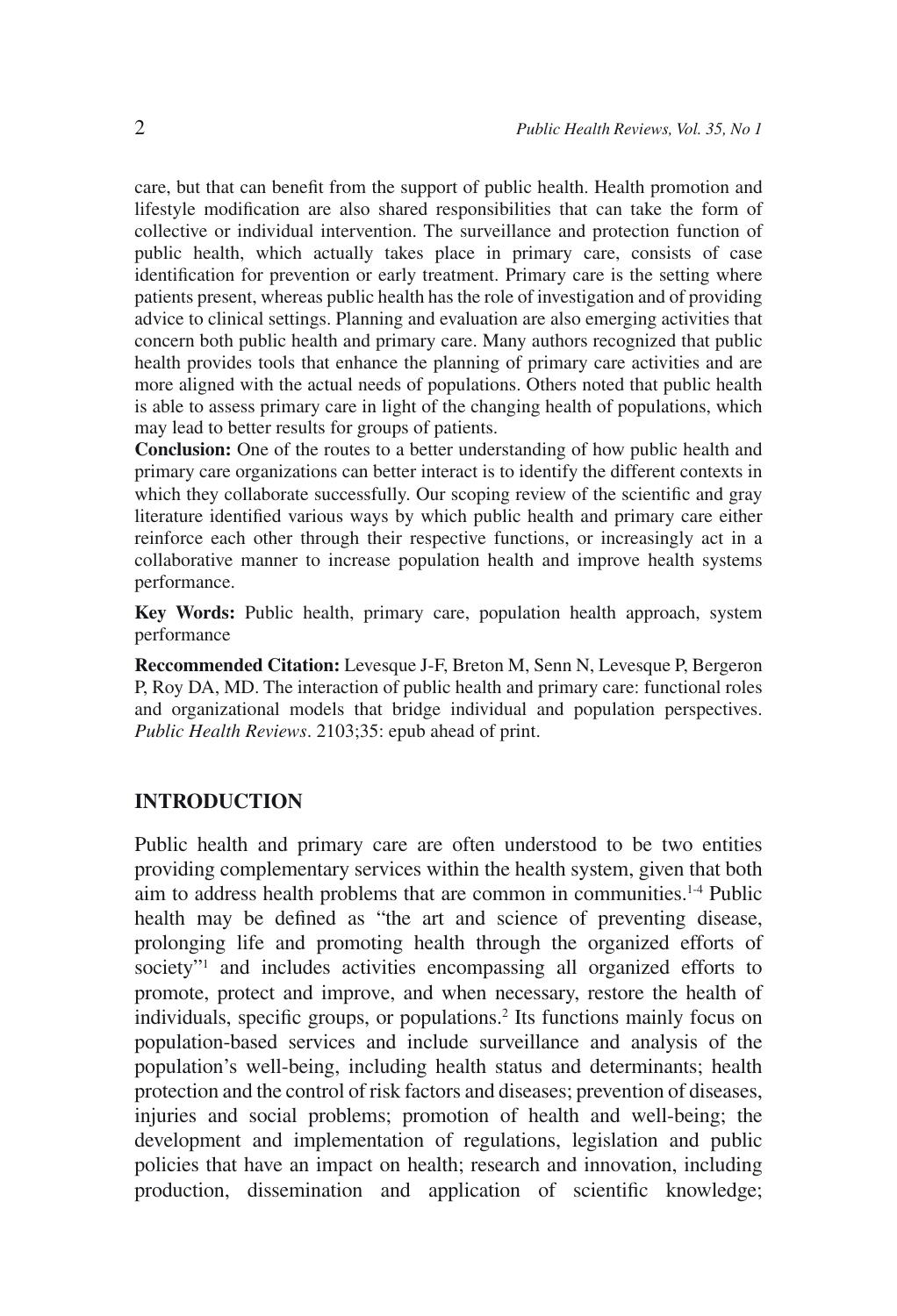and development and maintenance of skills and competencies.<sup>5</sup> Other suggested functions include aid in the planning of services and evaluation of their impacts from a population perspective, $6,7$  supporting community participation, and ensuring equity in access.<sup>8</sup>

Primary care is described as the first point of entry into the health care system. It is responsible for the provision and delivery of first-contact, person-centered, longitudinal, comprehensive, and coordinated care.<sup>9-11</sup> Primary care represents one of the health sectors, alongside public health, that interacts regularly with the majority of the population. Depending on the local context, it often includes disease prevention and treatment of common diseases and injuries, screening and early diagnosis, treatment, and palliative care. A well-developed primary care system creates benefits in terms of population health, with the reduction of avoidable morbidities and mortality, and hospitalizations.12

Despite the fact that public health and primary care are often conceptualized, organized, and funded as two separate entities, there is an emerging consensus that strengthening primary care can support some public health functions and that public health can in return enhance the provision of population-wide primary care. A health system based on a strong primary care infrastructure and a strong public health sector, each with carefully defined complementary roles, appears necessary in order to achieve the optimum health of the population and individual patients.<sup>3</sup>

This perceived need for increased interaction between primary care and public health takes root in epidemiological, economic, and technological change. The rise in chronic non-communicable diseases generates health problems that are relevant for both sectors. Prevention, early detection, treatment and management of chronic diseases and risk factors in aging populations therefore requires increased collaboration between primary care and public health. Escalation of health care costs are forcing stakeholders to explore innovative ways to increase efficiency and value for money.3 Therefore, the need for prioritization implies recognition of the respective contributions of public health and primary care in providing services that respond to local needs. This is consistent with evidence that indicates that increased performance of primary care (e.g., enhanced access to care, increased utilization by underserved populations, improved primary care infrastructures) reduces health care costs through improvement of health outcomes and reduction of health disparities.<sup>13</sup> Finally, advances in genetic, diagnostic, therapeutic, and information technologies generate greater capacity to identify health problems and individualize treatments. These processes require a better understanding of the epidemiology of disease and the impact of the organization of services.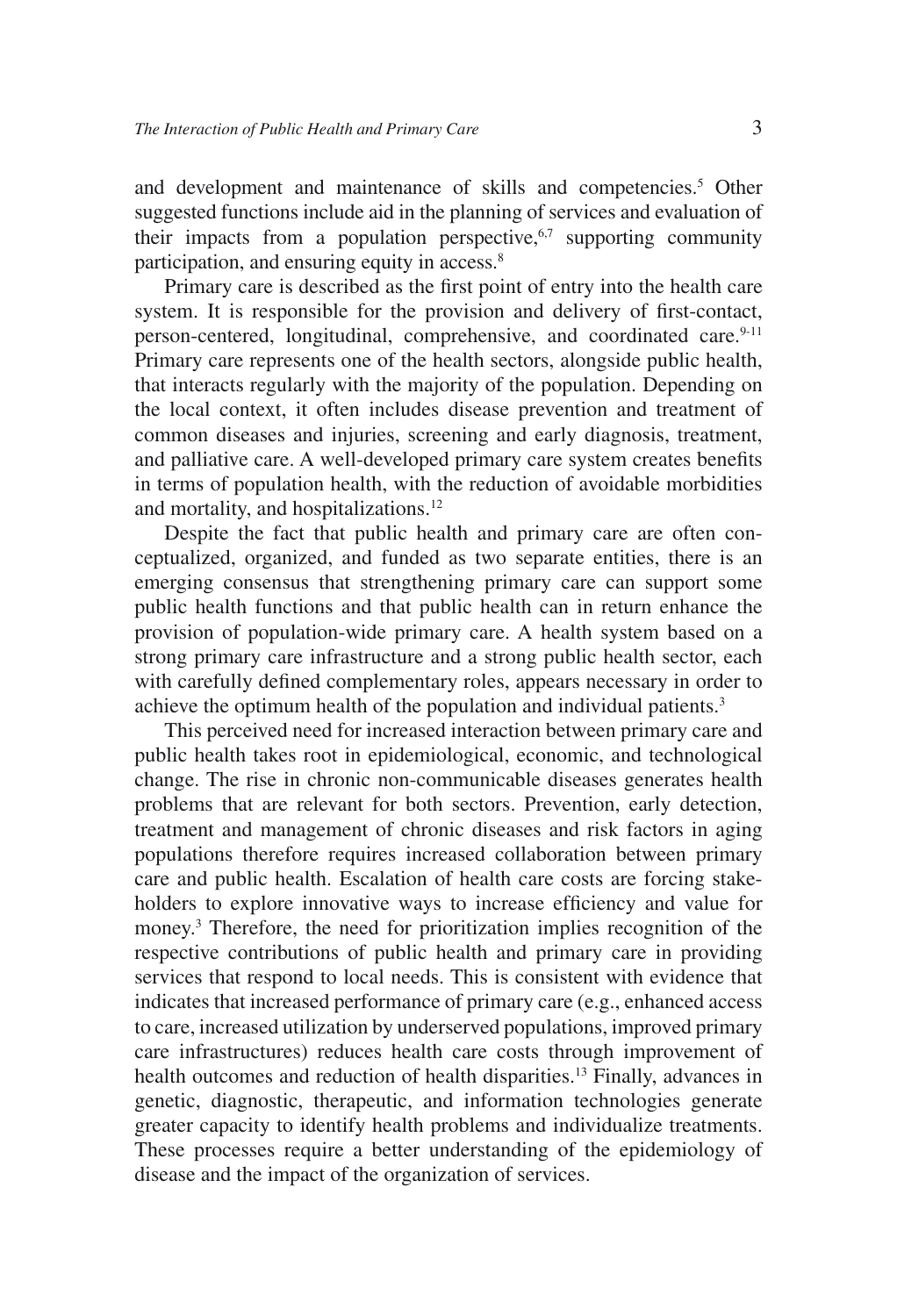Based on comprehensive literature reviews, recent task forces have advocated for more effective interaction between these two sectors.<sup>2,3</sup> Various health system reforms and reorganizations aim to encourage this interaction by establishing structures bridging primary care with other sectors of care provision and by integrating a population perspective into the planning and delivery of its services. Public health policies are increasingly connected to primary care delivery in the community and to the overall governance of health systems and the design of public policies, which, until recently, were not considered to fall under the domain of public health (e.g., urban planning). Several challenges to this interaction include: competing priorities and mandates in both sectors; differences in targets (individuals *vs.* populations); a cultural dominance of the curative approach; and public expectations which promote investments in specialized curative services at the expense of more basic preventive services. In addition, recent trends have seen public health practitioners move from a generalist approach to a specialist approach focusing on specific diseases, determinants, or types of activities.14 Some may consider a physician who adopts a specialized approach to be in conflict with the main role of primary care.

However, the ways in which the interaction between public health and primary care becomes embedded in broader service delivery, and the potential benefits associated with such an increased interaction, remain limited. This scoping review aims to better understand how public health and primary care interact by identifying their shared functions and by identifying organizational models that could facilitate such an interaction.

### **METHODOLOGY**

We conducted a scoping review using the PubMed and CINAHL indices searching back to 1980 for articles in English or French that contained the keywords or MESH terms related to "Integration," "Collaboration," "Public Health," "Primary Care," "Primary Health Care," "Public Health Functions" and "Primary Care Functions," as well as various synonyms to cover the full spectrum of terms related to the interaction between public health and primary care. Our literature search yielded 179 articles. Recent review articles, reports published in the gray literature and journal supplements enabled us to expand the search and confirm the inclusion of the most important papers. We used a restricted number of MESH terms since the overall aim of this review was principally to identify main functions and models in order to analyze the interaction between primary care and public health, rather than to perform a comprehensive literature review. As such,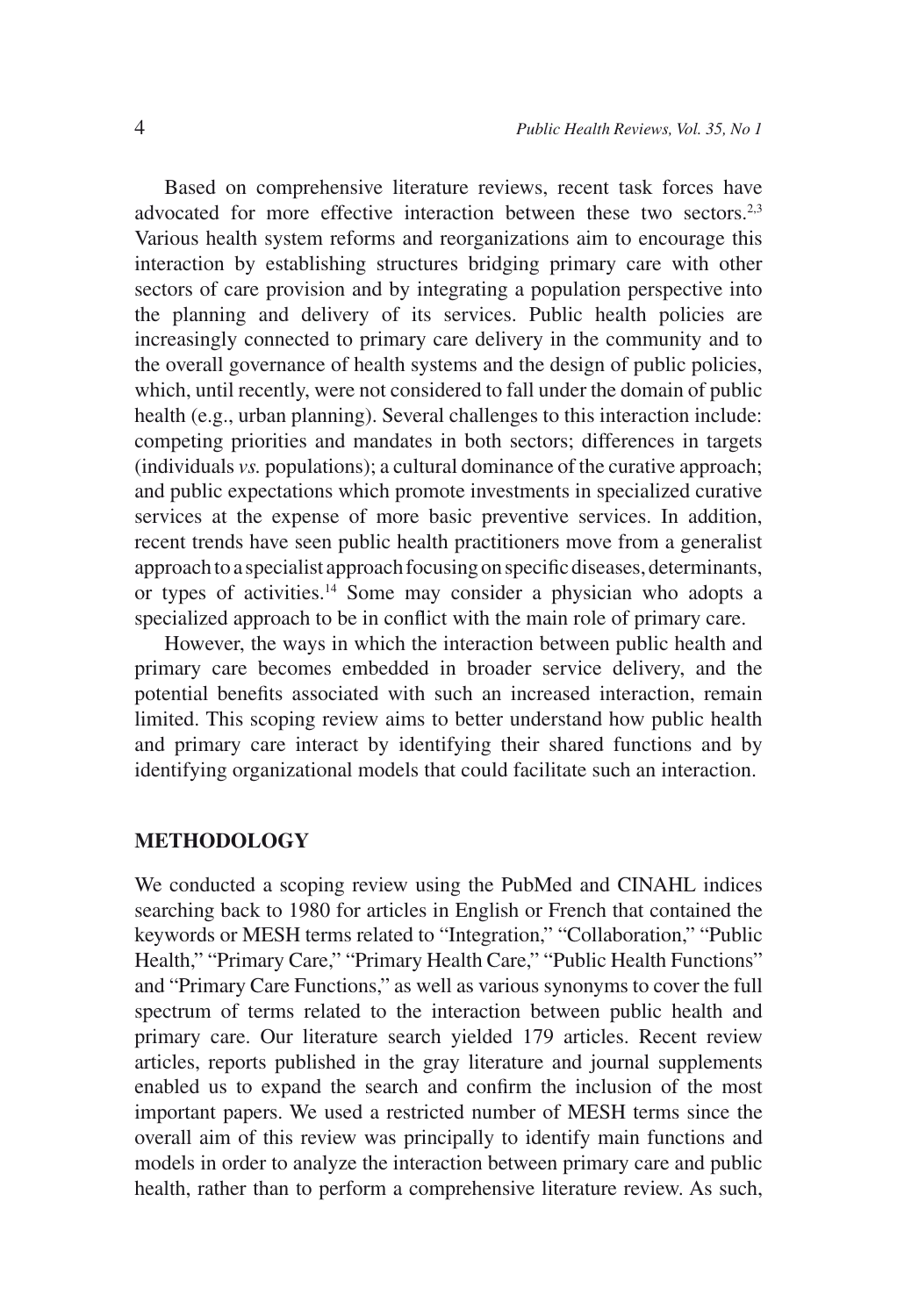a "saturation effect" was observed during the process, indicating that we had likely identified the most significant publications. We reviewed the abstracts during the first level screening and eliminated articles that were not related explicitly to the subject of interaction between public health and primary care. We retained and analyzed 52 articles, and after the initial literature search, added three more recently published articles, for a total of 55 articles.

We developed an extraction grid, based on a conceptual framework of public health and primary care functions, in order to evaluate the relevance of selected articles, classify the information according to its link with public health or primary care responsibilities, and to identify interaction between public health and primary care (see Appendix 1). This extraction grid was based on a recent proposal of public health functions<sup>4</sup> and a widely recognized conceptualization of primary care roles.10 Each paper was assessed by two independent readers and the content systematically classified using the extraction grid. We used NVivo software to assist with the analysis of the extracted information. Each author identified themes as they read the selected articles. These themes were discussed during meetings between the co-authors, and during the writing and revision of this paper. The reviewers were largely in agreement with the general selection criteria (overall perspective, quality of arguments, and relevance). There was some variability between authors as to the ranking of an article in relation to its importance.

#### **RESULTS**

Our search identified various activities through which public health can contribute to more effective primary care (Table 1), as well as functions usually performed by primary care that seem to be related to a population health approach (Table 2). Most of these contributions were identified in editorial or opinion papers while only a few were identified through empirical studies.

#### **Contribution of Public Health to Primary Care Provision**

## *Promoting and Protecting Health: Traditional Public Health Roles that Aid Primary Care Activities*

Public health activities need to be prioritized and adequately resourced in order to develop long-term sustainable action to improve population health.<sup>20</sup> Access to timely information about regional and community health concerns and needs is required to promote complementary action from both sectors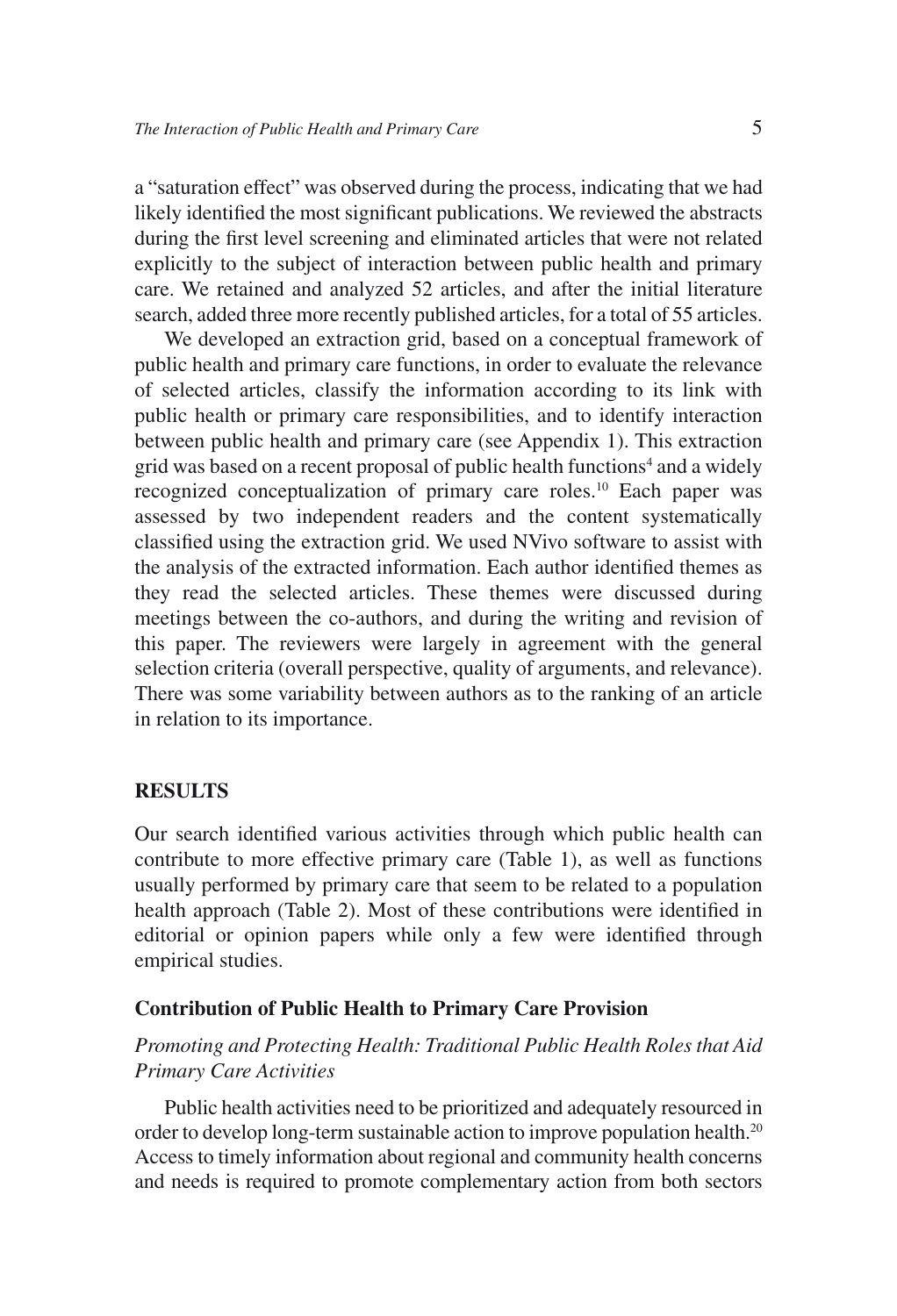|                                                                               | Public Health Contributions that Improve Primary Care Activities                                                                                       |
|-------------------------------------------------------------------------------|--------------------------------------------------------------------------------------------------------------------------------------------------------|
| <b>Areas of Activities</b>                                                    | <b>Contributions of Public Health</b><br>to Primary Care Activities                                                                                    |
|                                                                               | <b>Activities Related to Public Health</b>                                                                                                             |
| 1. Surveillance of population<br>health                                       | Carries out data analysis to understand population health<br>characteristics and needs                                                                 |
|                                                                               | Carries out data analysis to develop interventions and<br>assessment tools                                                                             |
|                                                                               | Carries out data analysis to assess medical practices                                                                                                  |
| 2. Health protection and control<br>of disease                                | Investigates outbreaks and helps with the screening of<br>contacts and provides advice on appropriate prophylactic<br>and curative treatment           |
| 3. Health promotion and action<br>on health determinants                      | Creates partnerships and shares responsibility with primary<br>care to promote health and well-being                                                   |
|                                                                               | Promotes policies that sustain health and well-being                                                                                                   |
| 4. Prevention of diseases,<br>injuries, and social problems                   | Shares responsibility for prevention of disease, injuries, and<br>social problems with primary care                                                    |
|                                                                               | Promotes clinical prevention activities within a population-<br>based approach                                                                         |
|                                                                               | Supports screening, immunization, and early detection                                                                                                  |
| 5. Drafting of regulations,<br>legislation, and public policies               | Is a moral authority that promotes equity, quality, and<br>access to primary care                                                                      |
| that have an impact on health                                                 | Identifies partners for service delivery (mapping providers)                                                                                           |
| 6. Service planning and<br>assessment of their impact on<br>population health | Promotes the most effective and efficient care practices<br>Assesses primary care practices                                                            |
|                                                                               | <b>Activities Related to Primary Care</b>                                                                                                              |
| 1. Support for preventive<br>clinical practices                               | Supports prevention practices and chronic disease management<br>in underserved areas                                                                   |
|                                                                               | Shares the responsibility for health education campaigns or<br>immunization drives with primary care                                                   |
| 2. Support for screening and<br>early preventive intervention                 | Plays a role in secondary prevention at the individual level                                                                                           |
| 3. Support for early diagnosis<br>and intervention                            | Provides knowledge regarding the prevalence of disease<br>Plays a role in the management of disease, where the private<br>sector has little experience |
| 4. Quality of care and medical<br>errors                                      | No information was found for this area of activity                                                                                                     |
| 5. Case-finding and notification                                              | Investigates outbreaks                                                                                                                                 |

6. Awareness-raising and health *No information was found for this area of activity*

**Table 1**

advocacy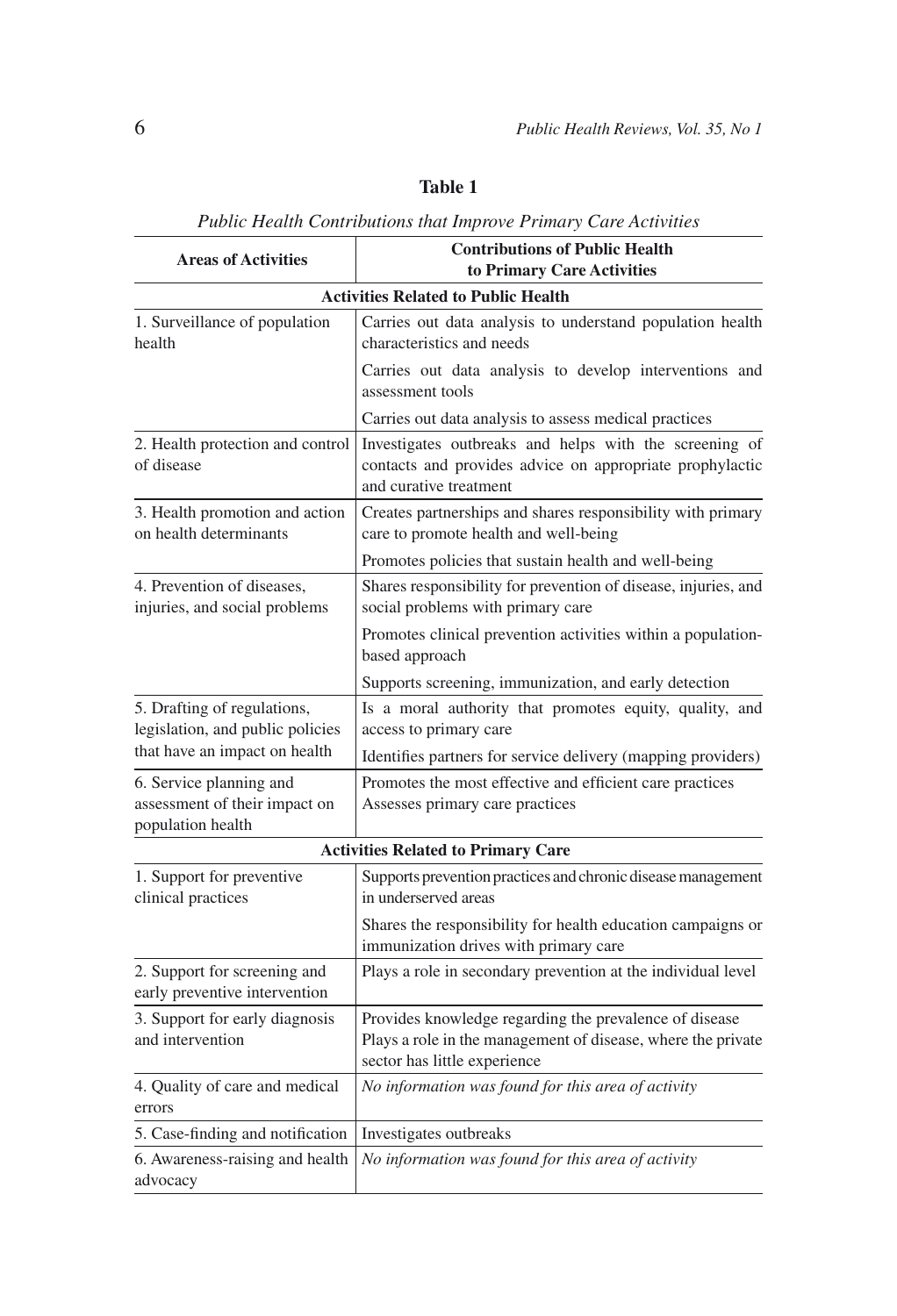## **Table 2**

## *Primary Care Contributions that Reinforce Public Health Activities*

| <b>Areas of Activities</b>                                                                       | <b>Contributions of Primary Care</b><br>to Public Health Activities                                                                                                           |  |
|--------------------------------------------------------------------------------------------------|-------------------------------------------------------------------------------------------------------------------------------------------------------------------------------|--|
|                                                                                                  | <b>Activities Related to Public Health</b>                                                                                                                                    |  |
| 1. Surveillance of population                                                                    | Is a source of knowledge and data for public health                                                                                                                           |  |
| health                                                                                           | Is able to identify health needs in the community                                                                                                                             |  |
| 2. Health protection and<br>disease control                                                      | Is responsible for monitoring the incidence of communicable<br>diseases and treating them                                                                                     |  |
| 3. Promoting health and acting<br>on health determinants                                         | Is responsible for carrying out prevention activities                                                                                                                         |  |
| 4. Prevention of diseases,                                                                       | Is responsible for health promotion                                                                                                                                           |  |
| injuries, and social problems                                                                    | Develops health promotion at a community level                                                                                                                                |  |
| 5. Drafting of regulations,<br>legislation, and public policies<br>that have an impact on health | Primary care, through electronic patient records, could<br>become a source of data to assess coverage and efficiency of<br>health care                                        |  |
|                                                                                                  | <b>Activities Related to Primary Care</b>                                                                                                                                     |  |
| 1. Supporting preventive<br>clinical practices                                                   | Provision of primary care services leads to a decrease in<br>mortality                                                                                                        |  |
|                                                                                                  | Primary care improves health promotion and prevention by<br>mobilizing the community                                                                                          |  |
|                                                                                                  | Electronic medical records may facilitate preventive<br>practices, if analyzed                                                                                                |  |
|                                                                                                  | Public health and primary care share the responsibility for<br>health education campaigns or immunization drives                                                              |  |
| 2. Supporting screening and<br>early preventive intervention                                     | Screening and opportunistic prescription of prophylactic<br>treatments in primary care contexts allows timely<br>intervention and reduced transmission of infectious diseases |  |
| 3. Supporting early diagnosis<br>and intervention                                                | Aggregation of accurate<br>diagnoses can specify<br>the<br>occurrence of the disease                                                                                          |  |
| 4. Quality of care and medical<br>errors                                                         | No information was found for this area of activity                                                                                                                            |  |
| 5. Case finding and notification                                                                 | GPs help identify cases and contribute to public health<br>surveillance                                                                                                       |  |
| 6. Raising awareness and<br>advocating for health                                                | GPs are involved in their community; they engage with the<br>local population                                                                                                 |  |
|                                                                                                  | GPs can use their expertise to advocate in relation to social<br>inequalities and support patients' interests                                                                 |  |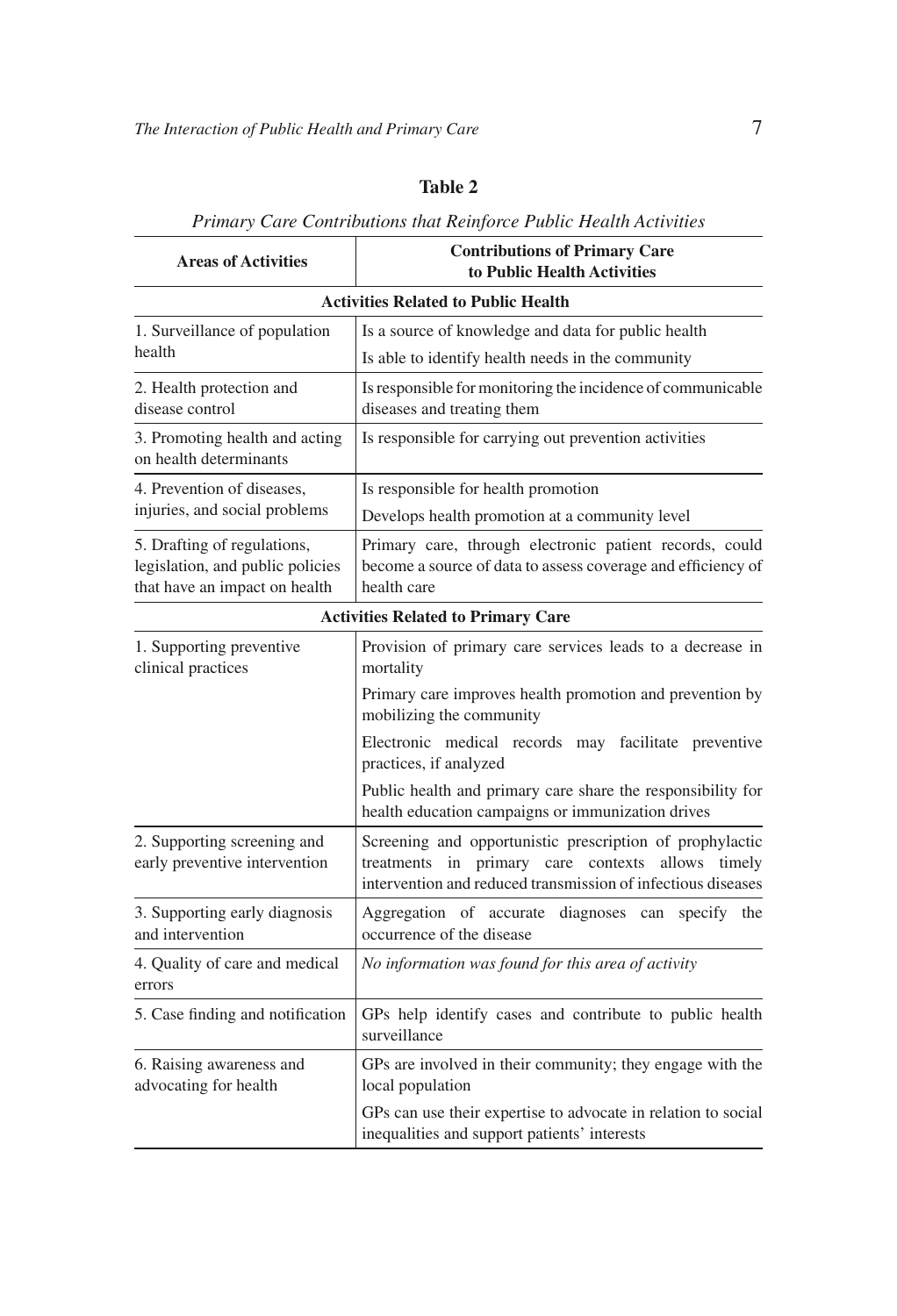in relation to determinants of health. Populations, often with large variations in wealth, education, culture, access to health care, or distance to health services, rely heavily on primary care and public health to achieve equity in health outcomes.<sup>21</sup> The value of primary care accrues from the services provided to individual patients, but also from the improved functioning of health care systems, and perhaps by freeing up resources to be spent on public health and the social determinants of health.<sup>21</sup>

In addition, both sectors could collaborate in the identification of evidence-based health promotion activities. This is already happening to some extent. Interventions for health promotion are routinely performed by clinicians with individual patients such as smoking cessation counseling or general advice for healthy lifestyles.<sup>22,23</sup>

Public health and primary care could share the responsibility for prevention of diseases, injuries and, to a certain extent, social problems. Cooperation between these sectors could emerge in the form of health surveys to document unmet needs, health education campaigns, immunization programs, or screening programs.<sup>12,24</sup> For example, sentinel networks of general practitioners collaborate with public health authorities (e.g., Switzerland's Sentinella project (www.sentinella.ch)), to collect not only epidemiological data on specific diseases, but also to assess population health needs. However, responsibility often falls primarily on the public health sector, especially when the clinical problem (e.g., sexually transmitted diseases, tuberculosis and other health problems associated with economic deprivation) is concentrated in members of population groups shunned by primary care services.12 Public health also plays a role in secondary prevention at the individual level (e.g., case detection and the contacts of individuals with communicable diseases).12 The combination of primary care and population health management offers some opportunities for the improvement of the health of marginalized groups.<sup>25</sup> Public health programs also aid preventive clinical practices and chronic disease management in medically underserved areas.<sup>26</sup> One example is the New York City Health Department program that sends trained health department representatives to primary care offices in medically underserved areas. These representatives promote clinical prevention services and chronic disease management targeted by the health department.<sup>26</sup>

## *Surveillance, Planning, and Assessing the Impact of Services: An Emerging Role for Public Health*

Early diagnosis and treatment, which are directly related to primary care, could also be aided by public health protection activities. Public health provides knowledge concerning the prevalence of diseases and plays a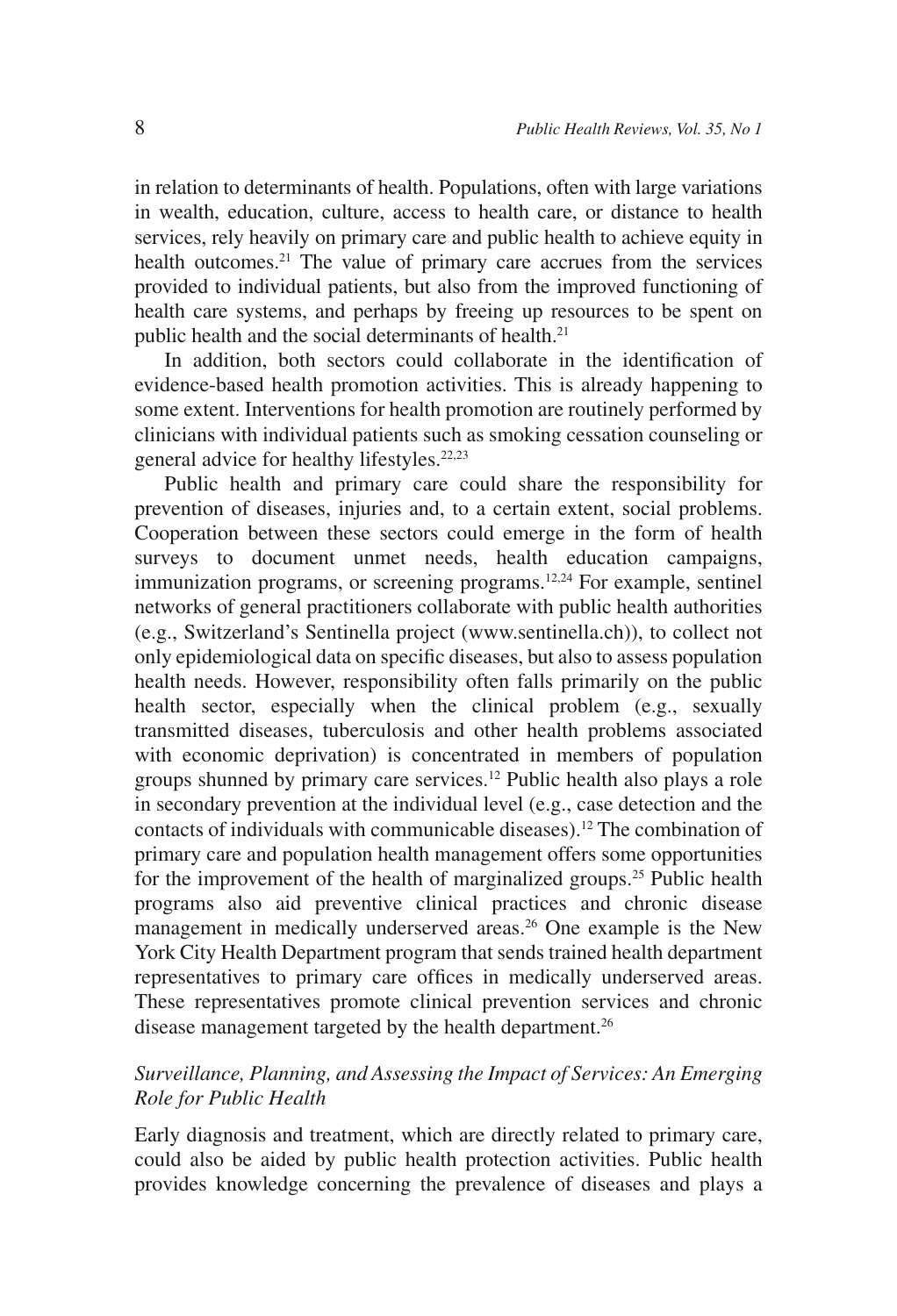direct role in disease management in the case of outbreaks.<sup>12</sup> Outbreak investigations identify the source of ongoing outbreaks and help to prevent additional transmissions, provide epidemiological training and foster cooperation between the clinical and public health communities.<sup>27</sup> In addition, conditions such as sexually transmitted diseases and a large proportion of substance abuse problems are also targeted by public health activities and reinforce primary care practices.

Primary care practices benefit from public health institutions investing in collecting information that is both relevant for clinical settings and communicated in a timely manner.18 Surveillance and analysis of the population's health and well-being through the use of aggregate data of registered patients or area-based populations can allow for a better understanding of client characteristics, the identification of community needs, and the development of interventions and assessment tools.28 Public health methods can contribute to the assessment of the adequacy of primary care received by communities and populations. This is especially true for attributes of primary care such as first contact, continuity, comprehensiveness, coordination, community orientation, cultural sensitivity and familycenteredness.12

Finally, public health contributes to primary care by assessing the effects of collective action and services on population health. Public health encourages the most effective and efficient care, and where possible, measures outcomes for complex diseases and populations.21 The field of public health has methodologies that can be used to evaluate equity of health services administered by community providers<sup>12</sup> and can provide expert advice that may help to integrate and prioritize services.<sup>29</sup>

### **The Contribution of Primary Care to Public Health**

### *Implementing Health Promotion and Prevention Programs in Clinical Settings*

Several authors highlight the need for the promotion of personal health through primary care.15,16,30,31 Primary care has a strong role to play in the promotion of health and well-being given its frequent interaction with the vast majority of the population at different stages of the progression of various diseases. In fact, primary care is the main point of contact with the health system for the majority of the population. This is bound to increase with new targets for chronic disease management and the expanding health care team.15 Primary care organizations facilitate and coordinate community projects that are likely to improve the health and well-being of the community.<sup>32</sup> There is also good evidence that in some areas of health promotion primary care interventions are not only very useful but also very cost-effective.<sup>30</sup>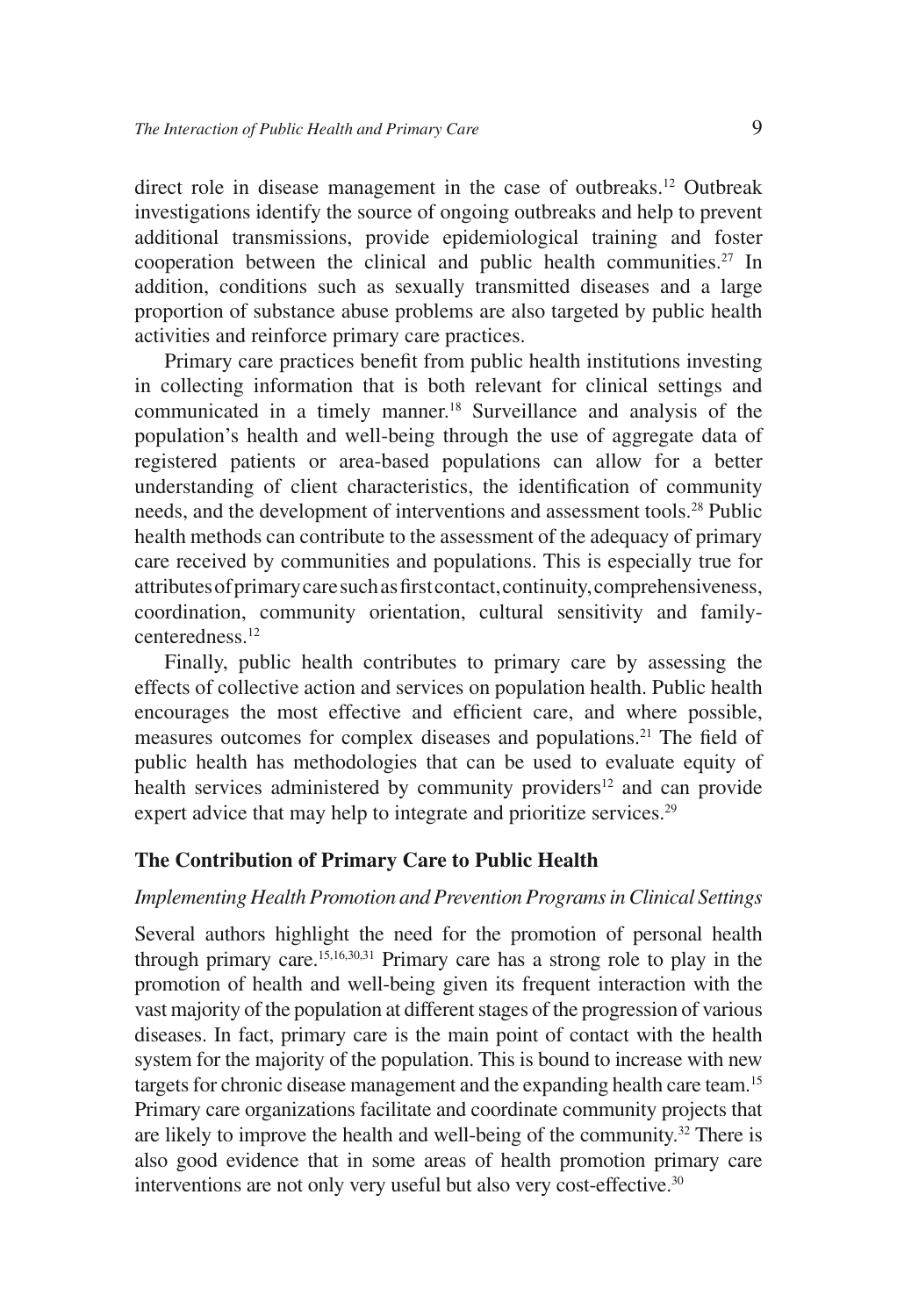As mentioned previously, prevention of diseases, injuries, and social problems are functions that are split between public health and primary care. One of the responsibilities of general practitioners is to provide prevention and screening services that meet the needs of their communities. Preventive clinical practices are often integrated into primary care. Strong primary care organizations will improve prevention and reduce the population burden of avoidable morbidity and mortality.11,33 They are also increasingly oriented to vulnerable groups, before disease and psychosocial problems emerge.<sup>32</sup>

#### *A Sentinel Role for Case Identification and Notification*

Several authors mentioned that one of the important contributions of primary care to public health is their role in population data collection. Electronic health records from medical practices may be stored in data warehouses, permitting the analysis of change in illness patterns, as well as detection of previously unknown illness clusters. Primary care may thus contribute to the surveillance and analysis of the population's health and health needs by acting as a sentinel system, through the provision of clinical knowledge and epidemiological data.15,26,28 The benefits of greater interaction between public health and primary care could be an improvement in data quality, data interpretation, needs assessment and commissioning of appropriate services.<sup>15</sup>

Finally, primary care has an important part to play in health advocacy and the development of collaborations among organizations in order to tackle important health problems.15 Some authors have cited the need for a new type of doctor who commits to health promotion and to addressing determinants of health.29,34 Practitioners can support patients and their communities by carrying out advocacy work, for example, in relation to housing or income agencies, and by linking patients to community and specialist resources.<sup>35</sup>

## **Organizational Models that Promote Interactions Between Primary Care and Public Health**

As part of this search, we also identified organizational models in highly industrialized countries that may contribute to the interaction of the two sectors (Table 3). However, a systematic search of current health reforms was not part of our review, and the following discussion is intended as an outline of promising activity that could impact on primary care and public health interaction, rather than an exhaustive review.

### *Integrating Public Health Perspectives in Medical Practice*

Effective and efficient organizational models are required to support teambased interventions whereby physicians, nurses, public health practitioners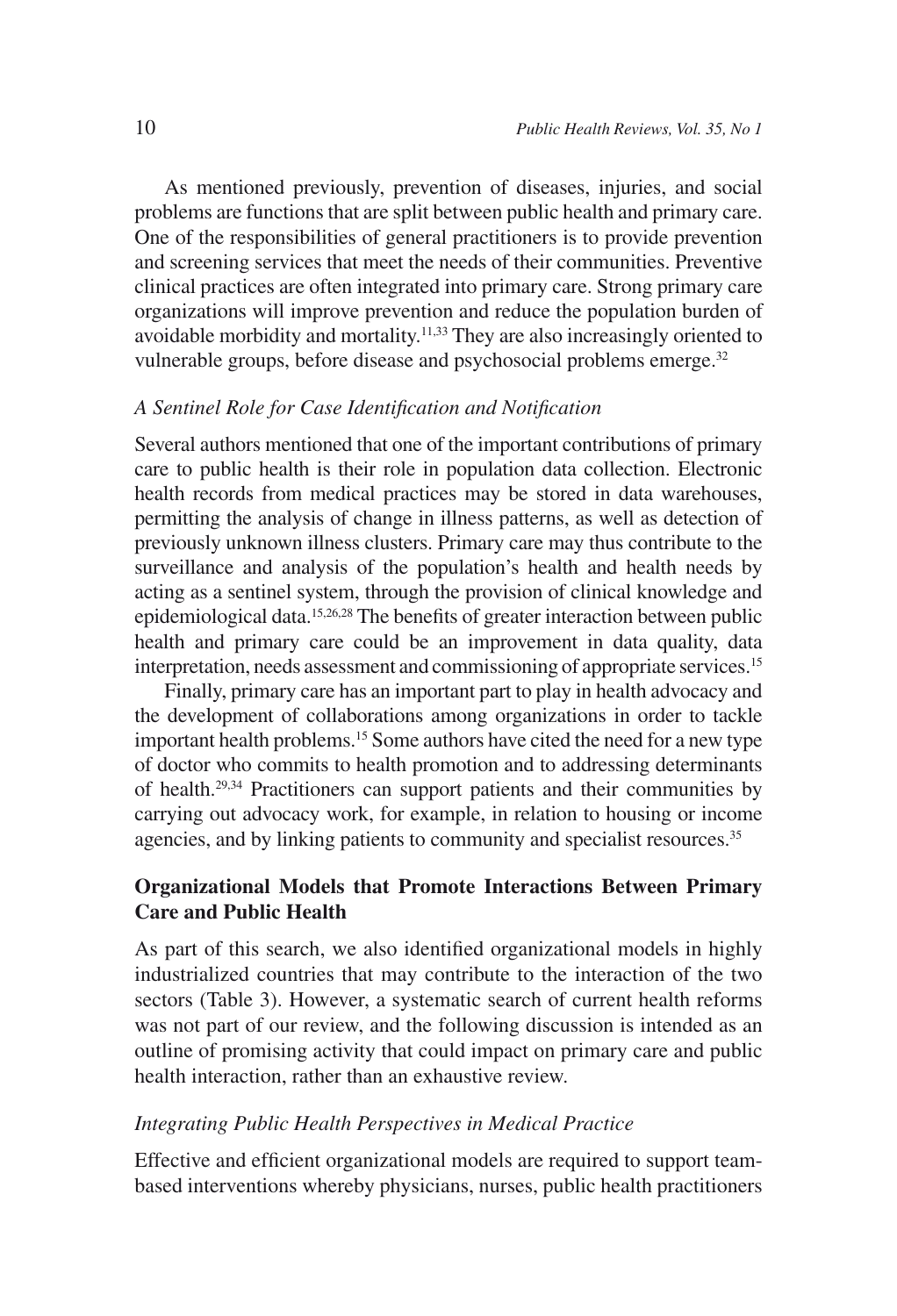|                                                            |                                                                                 | Significant Primary Care Models                                                                                                                                                                                                 |
|------------------------------------------------------------|---------------------------------------------------------------------------------|---------------------------------------------------------------------------------------------------------------------------------------------------------------------------------------------------------------------------------|
| Models (Country)                                           | <b>Definition</b>                                                               | Functions Related to an Integrated Public Health<br>and Primary Care Approach                                                                                                                                                   |
|                                                            |                                                                                 | Integrating Primary Care and Public Health in the Provision of Care for Individuals                                                                                                                                             |
| <b>Community Health Centers</b><br>US and Canada<br>(CHCs) | provide primary health and health                                               | public institutions (Canada) that   parenting education to improve healthy child development<br>Non-profit organizations (US) and Domestic violence prevention/treatment                                                        |
|                                                            | promotion programs for individuals,<br>families, and communities                | Anti-racist initiatives to promote tolerance, diversity, and acceptance of minorities<br>Parent-child resources and drop-ins                                                                                                    |
|                                                            |                                                                                 | Counseling related to body image issues, peer relationships, healthy sexuality<br>Programs for teen mothers                                                                                                                     |
| Care (COPC)                                                |                                                                                 | process for developing primary care   Prioritizing the problems most detrimental to the health of the community<br>Community-Oriented Primary   This model allows a continuous   Defining and characterizing target communities |
| UK                                                         | provision in a community on the                                                 | basis of its assessed health needs Adapting primary care services to the community in order to improve its health                                                                                                               |
|                                                            | public health and clinical practice. <sup>59</sup> effectiveness of the program | through the planned integration of Establishing systematic monitoring, evaluation, and reassessment of the                                                                                                                      |
|                                                            |                                                                                 | Integrating Primary Care in the Overall Service Provision System                                                                                                                                                                |
| <b>Health and Social Services</b>                          | Merger of acute care hospitals, Promote health and well-being                   |                                                                                                                                                                                                                                 |
| Centre (HSSC)                                              |                                                                                 | long-term care facilities and local Assess the needs of individuals/families                                                                                                                                                    |
| Canada                                                     | community health centres. <sup>32</sup>                                         | Assist and support vulnerable people                                                                                                                                                                                            |
|                                                            |                                                                                 | Provide a range of general health services and social services and specialized<br>services                                                                                                                                      |
|                                                            |                                                                                 | To cover a range of needs, the HSSC creates service agreements with other                                                                                                                                                       |
|                                                            |                                                                                 | partners                                                                                                                                                                                                                        |

**Table 3** *Significant Primary Care Models* Table 3

*The Interaction of Public Health and Primary Care* 11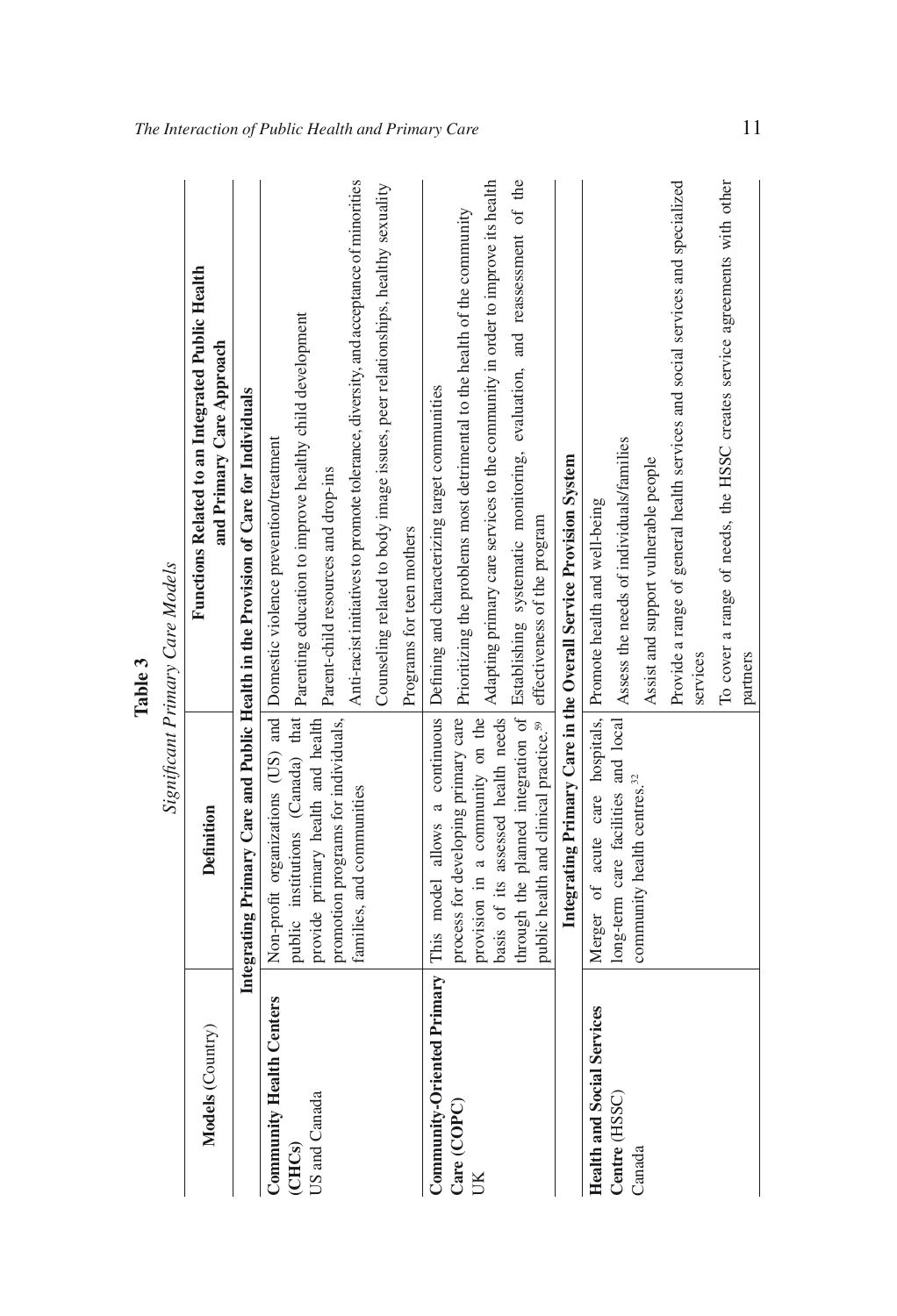| Organizations (ACOs)<br><b>Accountable Care</b><br>SD | continuum of care and be accountable full continuum of care<br>care for a defined population. <sup>45</sup>                                                                                                                                                             | A provider-led organization whose Specialist/ hospital linkages. Tend to have a relationship not only with strong<br>mission is to manage the full primary care physicians but also with other specialists and hospitals across the<br>which motivate providers to work together to deliver the highest quality of care<br>for the overall costs and quality of   Financial incentives, such as shared savings or even penalties in some models,<br>Performance measurement to evaluate the quality of care and to prevent over<br>at the lowest cost with the greatest patient satisfaction<br>and under use |
|-------------------------------------------------------|-------------------------------------------------------------------------------------------------------------------------------------------------------------------------------------------------------------------------------------------------------------------------|---------------------------------------------------------------------------------------------------------------------------------------------------------------------------------------------------------------------------------------------------------------------------------------------------------------------------------------------------------------------------------------------------------------------------------------------------------------------------------------------------------------------------------------------------------------------------------------------------------------|
| Medicare Local<br>Australia                           | underserved com- services are needed<br>planning, coordination of after-hours<br>ing at improving population-based<br>care and community-based primary<br>care and transitions between hospital<br>coverage of<br>munities. <sup>60</sup>                               | Accountable to communities to make sure that services are effective and of<br>care, as well as increasing the Identify where communities are missing services and where coordinated<br>Work closely with local hospital networks to make sure that primary health<br>Support primary care providers to adopt and meet quality standards<br>care services and hospitals work well together for their patients<br>Plan and support after hours face-to-face practitioner services<br>Local coordination organisation aim- Make it easier for patients to access the services they need<br>high quality          |
|                                                       |                                                                                                                                                                                                                                                                         | Integrating Public Health into the Medical Practice                                                                                                                                                                                                                                                                                                                                                                                                                                                                                                                                                           |
| Family Health Team (FHT)<br>Canada                    | fessionals who work collaboratively. <sup>36</sup>   Health care management<br>practitioners and other health pro-<br>brings together various health care<br>providers, and coordinates high<br>consists of doctors, nurses, nurse<br>quality of care for patients. FHT | Ensure greater accessibility of services, general support, and monitoring of<br>Improve delivery and quality of primary care and services<br>An approach to primary care that Based on teams of health professionals<br>Facilitate access to a family doctor<br>Health promotion<br>patients                                                                                                                                                                                                                                                                                                                  |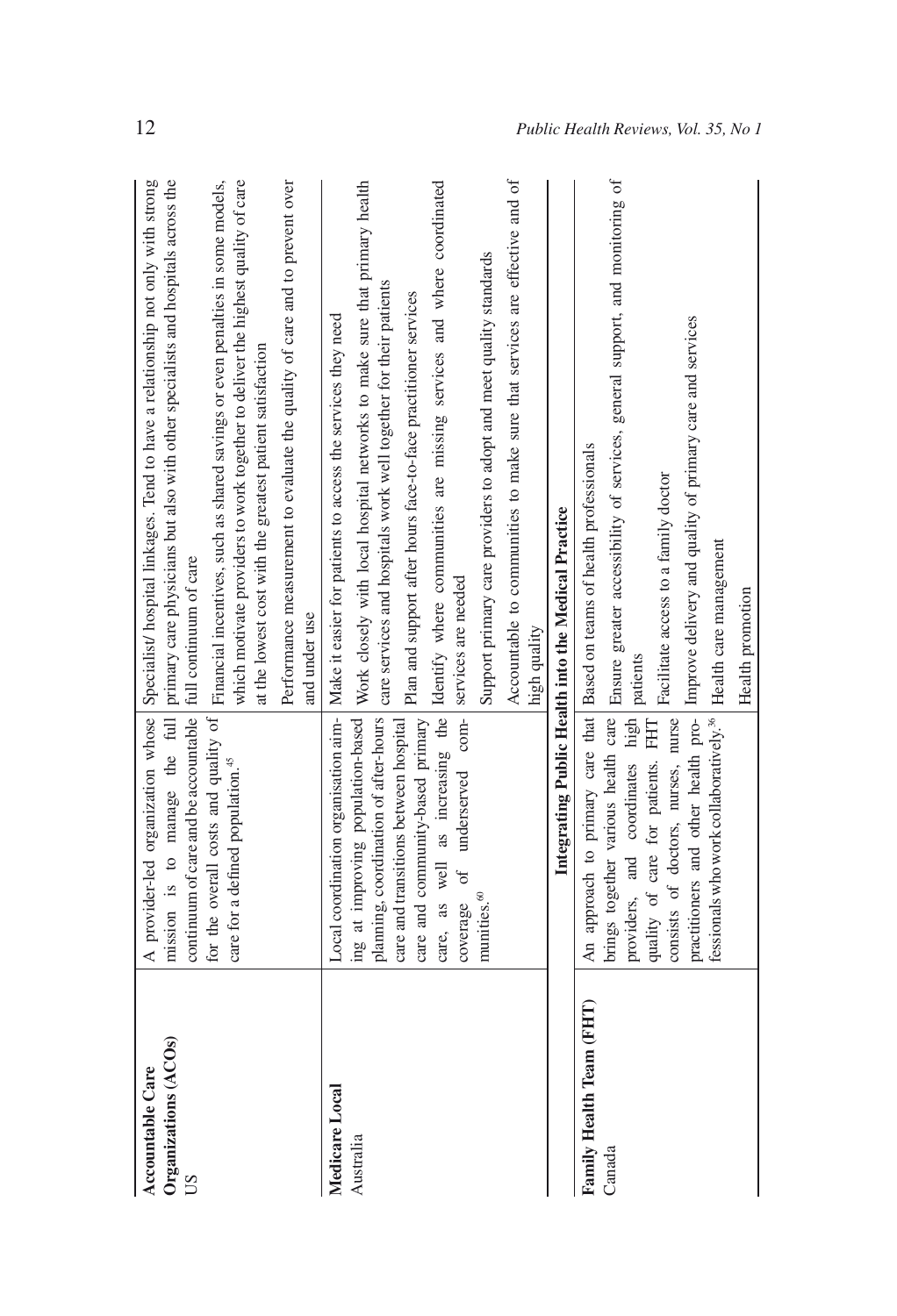| Multidisciplinary Health        |                                     | Multidisciplinary health clinics   Based on teams of health professionals                                                                                                                                                       |
|---------------------------------|-------------------------------------|---------------------------------------------------------------------------------------------------------------------------------------------------------------------------------------------------------------------------------|
| Clinics                         |                                     | provide medical care and participate   Improve delivery and quality of medical primary care and services                                                                                                                        |
| France                          | in activities of prevention, health |                                                                                                                                                                                                                                 |
|                                 |                                     | education, and social action. They are   Health education and health promotion                                                                                                                                                  |
|                                 |                                     | made up of health care professionals. <sup>39</sup> Participate in social action in the community                                                                                                                               |
| <b>Patient Centered Medical</b> |                                     | A primary care model that delivers   Accountable for the majority of patient's physical and mental health care needs                                                                                                            |
| Home                            |                                     | the core functions of primary health   Provides primary care that is relationship-based, oriented to the whole person                                                                                                           |
| SU                              | care. <sup>61</sup>                 | Coordinates care across all parts of the broader health care system                                                                                                                                                             |
|                                 |                                     | Delivers accessible services with shorter waiting times for urgent needs                                                                                                                                                        |
|                                 |                                     | Demonstrates a commitment to quality improvement                                                                                                                                                                                |
| General Practitioners with a    |                                     | A GP with a special interest (GPwSI) Reduce costs and unnecessary secondary care referrals                                                                                                                                      |
| <b>Special Interest</b>         |                                     | supplements their role as a generalist   Improve skills and facilitate effective management of patients in primary care                                                                                                         |
| Ű                               | community. <sup>62</sup>            | by providing an additional service Improve services by reducing delays, improving access, and keeping care while still working in the Improve services by reducing delays, improving access, and keeping care<br>closer to home |
|                                 |                                     | Enhance patient care by managing a condition as a specialist, but also takes a<br>holistic approach to co-existing multi-morbidities                                                                                            |
|                                 |                                     |                                                                                                                                                                                                                                 |

*The Interaction of Public Health and Primary Care* 13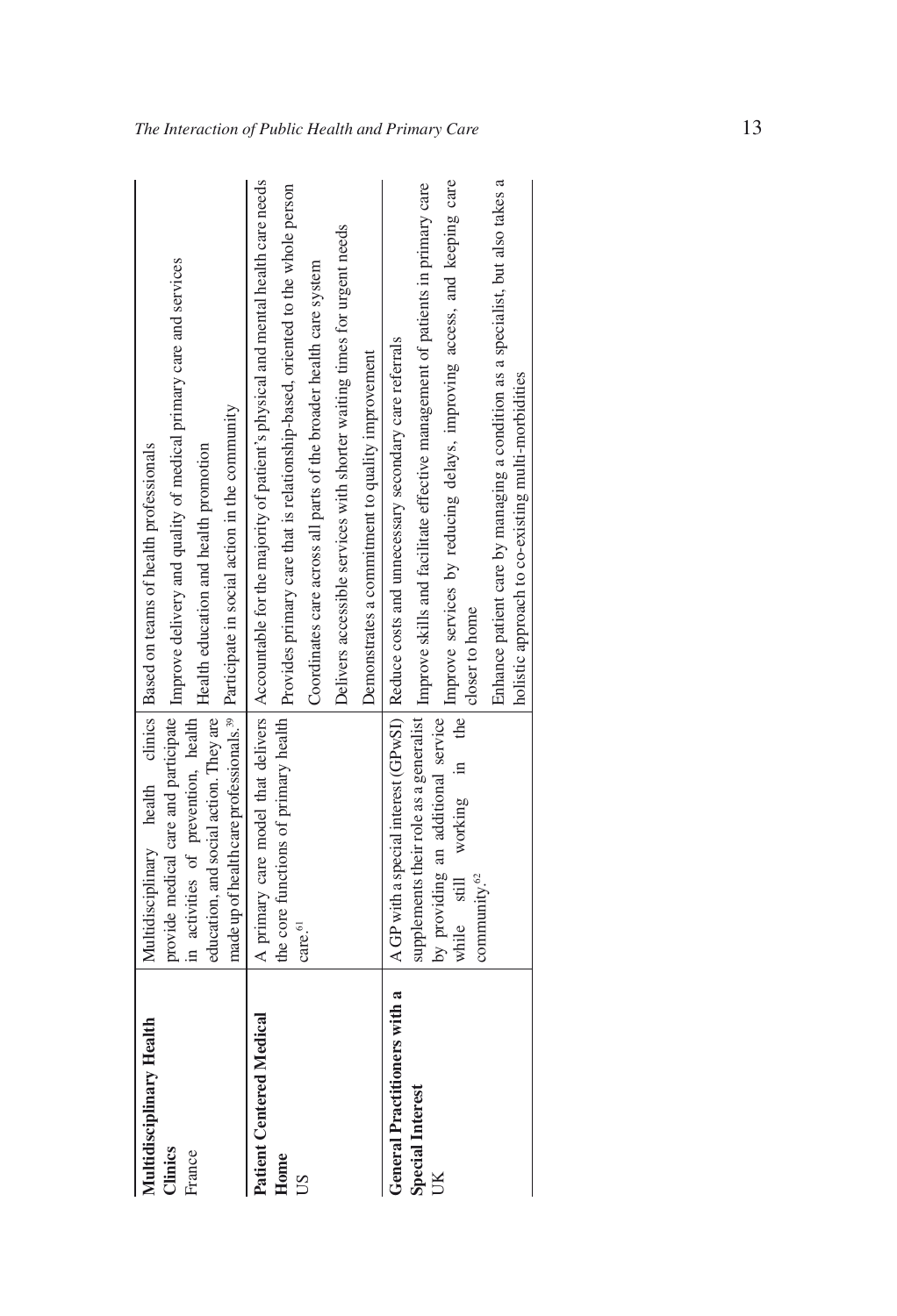and other health professionals have an identified and manageable role to play in health promotion and heath care management.<sup>6</sup> A team of health professionals would provide a broad range of services in response to the recognition that population health needs are diverse and complex.<sup>36</sup> For example, the recent primary care model instituted in the province of Ontario, Canada, the Family Health Team (FHT), is considered to be among the most promising models in the world.37 The FHT model is a primary care model that aims to transform the practice so as to implement interdisciplinary teams linked with other services and the public health system. A FHT can provide ongoing health care through a team of family doctors, registered nurses and other health care providers like dietitians and social workers. Teams are formed based on community needs, and they focus on chronic disease management, disease prevention, and health promotion. The FHT model is based on a multidisciplinary team offering a wide range of services, including more hours of access for an enrolled client base.<sup>38</sup>

Another model of primary care is multidisciplinary health clinics (*maisons de santé pluridisciplinaire*), which began to be implemented across France in 2008. These clinics are designed to provide, under the same roof, coordinated care by a group of health professional such as physicians, nurses, physiotherapists, and nutritionists, to a specified population.<sup>39</sup> These models are established on a voluntary basis, and are constituted by a team of professionals under contract with the government. In order to be accredited as a multidisciplinary clinic, they must have a minimum of two family physicians and three other professionals. A distinctive characteristic of this primary care model is that they must have a "health project" based on prevention activities and health education as well as social actions.

In terms of the potential benefits associated with these two models, FHTs and multidisciplinary health clinics, it was found that they facilitated the development of physician–nurse collaboration in medical practices and strengthened links with other professionals in the broader care network. With the implementation of these models, the health care system hopes to better respond to the growing demand for health services and the requirements for teamwork.

Another example of collaboration between public health and primary care can be illustrated by the patient-centered medical home (PCMH) emerging in the United States health care system. In this model, the management and coordination of care for patients with chronic diseases is led by family physicians, other PCMH members, and the communities in which the patients reside. If properly organized and supported within the health care system, the inter-professional PCMH teams could help prevent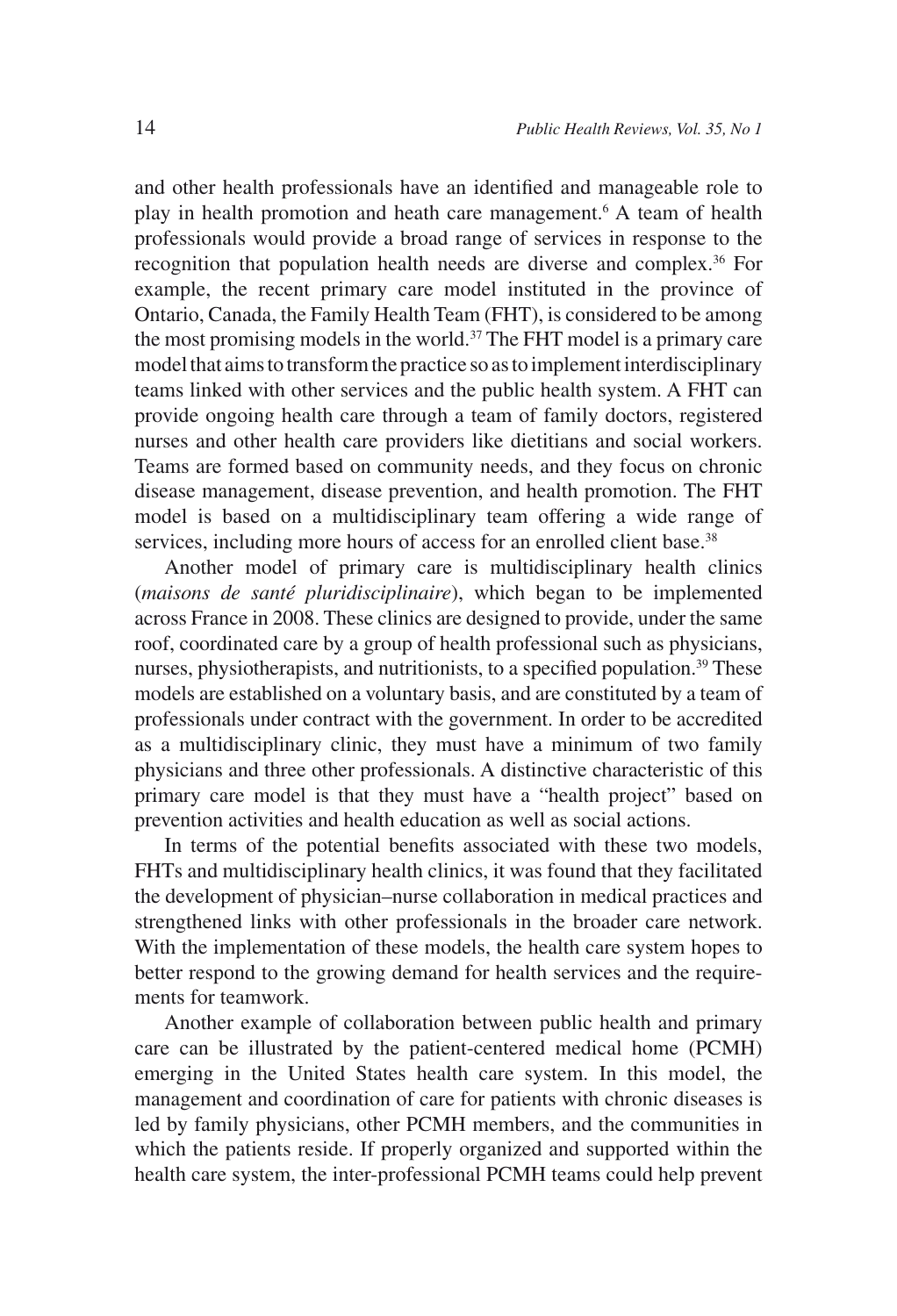many health complications associated with chronic diseases or mitigate their impacts. Moreover, an effective public health intervention system should be closely linked to community-based family physicians and to PCMHs, recognizing them as essential to the achievement of the broader population and public health goals.

The "patient-centered" part of the medical home depends on having active, engaged patients who want better services and transparency in health care and seek to form partnerships with health care practices. Patients ask for the care they want and need, when and in what form they want it, as well as for access to information to make appropriate choices.<sup>40</sup> The PCMH model incorporates new health information technologies, electronic clinical information systems, and telecommunications capabilities. When coupled with primary care payment reform, the medical home offers great promise for improved health outcomes and better integration of care and prevention.<sup>40</sup>

Finally, another primary care model consists of general practitioners (GPs) with a special interest in public health. The GPs work with a public health perspective and take on a public health function in order to bridge the traditional gap between public health and primary care. They seek to help primary care to look beyond the walls of the practice, to take into consideration the local population, and to tackle health inequalities and health improvement in an innovative and evidence-based way. It could allow the philosophies and functions of the two sectors to be combined and foster the development of a workforce capable of bridging the gap between public health and primary care practice.<sup>15</sup>

## *Public Health and Primary Care Interaction in the Provision of Community-Based Care*

Community health centers (CHCs), implemented in Canada and the US, are another important model of primary care provision that integrates a public health perspective. CHCs are designed to meet community needs as well as those of specific population groups. CHCs provide health promotion activities which aim to address health determinants. Beyond this, they also provide clinical care from doctors, nurse practitioners, nurses, dieticians, social workers, and other health professionals, all under one roof.

CHCs implemented in Canada and the US have several distinctive characteristics. In the US the CHC is the main model receiving federal grants for primary care. The US safety net consists of health care professionals who are willing to provide services to the nation's uninsured and underserved population. Integration of health care services is a major focus. Administrative and health care personnel meet regularly in order to address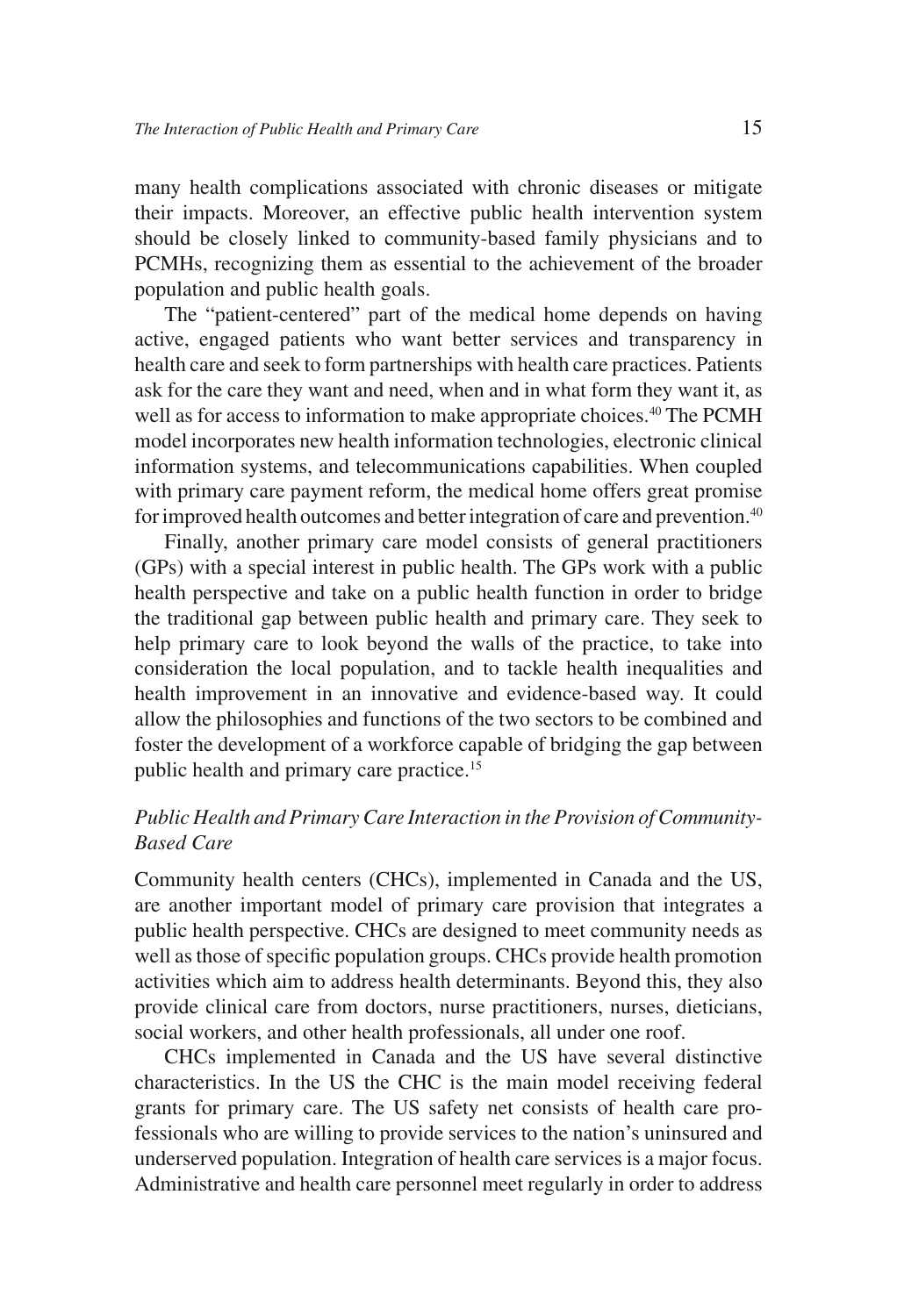the health care needs of a specific location. Multiple services are provided that vary depending upon the site including primary care, dental care, counseling services, women's health, health promotion and education, podiatry, physiotherapy, case management, advocacy, and intervention. The mission of CHCs depends on collaborative relationships with industry, government, hospitals and other health services.

CHCs in the province of Québec, Canada, were one of the first models of primary health care. Starting in the early 1970s, the government launched an ambitious reform project by creating community service centers for the entire population. These primary care organizations were entirely public, not only in terms of funding, infrastructure and resources, but also for governance. The CHC model was particularly innovative with regards to governance because it was under the responsibility of the Ministry of Health and Social Services, and also because it incorporated the social service component in the provision of health care services. A variety of professionals work in the Québec CHCs: physicians, nurses, occupational therapists, physiotherapists, nutritionists, psychologists and social workers. They provide both preventive and curative services, as well as services such as home care.<sup>41</sup>

Similarly to the CHCs, community-oriented primary care (COPC) is a primary care-led health care delivery strategy found in some countries such as the United Kingdom. It incorporates epidemiology, public health, and financial management, and its goal is to maximize health for a given target community.42 A COPC often develops a better understanding of the health needs in the community as a step to improving its health.<sup>43,44</sup> COPC is a major source of knowledge for health authorities and provides an opportunity to increase managers' understanding of primary care. COPC also reinforces public health through the development of skills in collecting and analyzing health data, integrating evaluation processes, and the development of teamwork and interprofessional collaboration.<sup>43,44</sup>

## *Public Health and Primary Care Interaction as part of a Broad Health System*

In Québec, the Health and Social Services Centers (HSSC) have become the basic building blocks for the local service network, and are responsible for ensuring accessibility, continuity, and quality of services for the population of the province of Québec. HSSCs were created by merging the territoriallybased community health centers, with long-term care institutions, and generally, an acute care hospital.<sup>32</sup> The activities developed by the HSSCs reflect a population-based perspective for the delivery of health care services. The HSSCs facilitate and coordinate community projects that are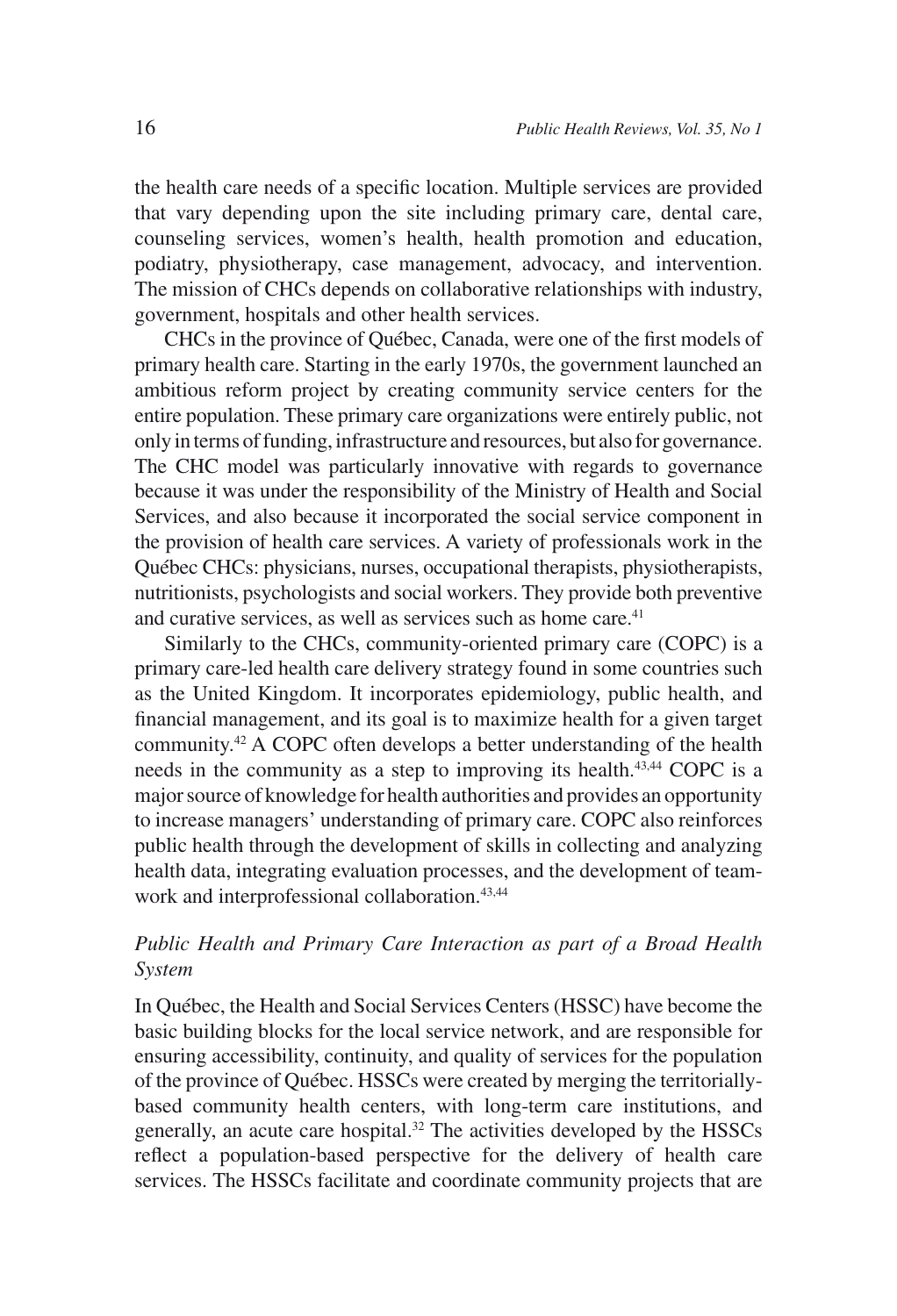likely to improve the health and well-being of their populations.<sup>32</sup> In terms of health promotion, the HSSC managers try to reinforce the work of professionals carrying out preventive interventions. As part of this reform, managers increasingly act to reach potentially vulnerable clientele before disease and psychosocial problems emerge. Assigning population-based responsibilities to a HSSC leads to better interaction between public health and primary care.32 Each HSSC was formally mandated to lead the creation of a local health network by encouraging the establishment of formal or informal arrangements among various providers within its territory that offer care services. These local health networks were largely created through virtual integration in the form of alliances and partnerships among autonomous organizations, often with different mandates (hospital, community clinic).

The accountable care organizations (ACOs) are one of the most recent widely discussed models for system reform in the US.<sup>45</sup> The Patient Protection and Affordable Care Act called for the creation of ACOs as a way to encourage physicians, hospitals, and other health care providers to work across settings, so as to coordinate and improve care for a defined population of patients and to benefit from any cost savings they might achieve.46 An ACO is an entity made up of health care providers who take responsibility for the health needs of a defined population of patients, with the goal of improving care coordination, quality, and the patient experience, while reducing per capita costs.<sup>46</sup> The core of an ACO is effective primary care.

In addition to the core function of primary care practice, ACOs promote shared accountability by offering financial incentives, such as shared savings or even penalties, to motivate providers to work together to deliver the highest quality of care at the lowest cost, while maintaining or increasing patient satisfaction. The shared savings mechanism of ACOs may provide strong incentives for the coordination of medical and behavioral health care.<sup>47</sup> Thus, performance measurement is a cornerstone of the model, and includes the evaluation of the quality of care to prevent potential overuse and underuse.45 Also, ACOs tend to have a relationship with a strong base of primary care physicians, but also with other specialists and hospitals across the full continuum of care. That may also expand to include public health and community services.<sup>48</sup>

Another recent model, which aims to integrate primary care into the overall health system, is the Medicare Local model. This model has recently been proposed in the Australian context. The key feature of Medicare Local is an overarching regional governance framework for primary health care via better interaction and coordination of services within primary care, and better linking of primary care with other sectors.<sup>49</sup> A recent study suggests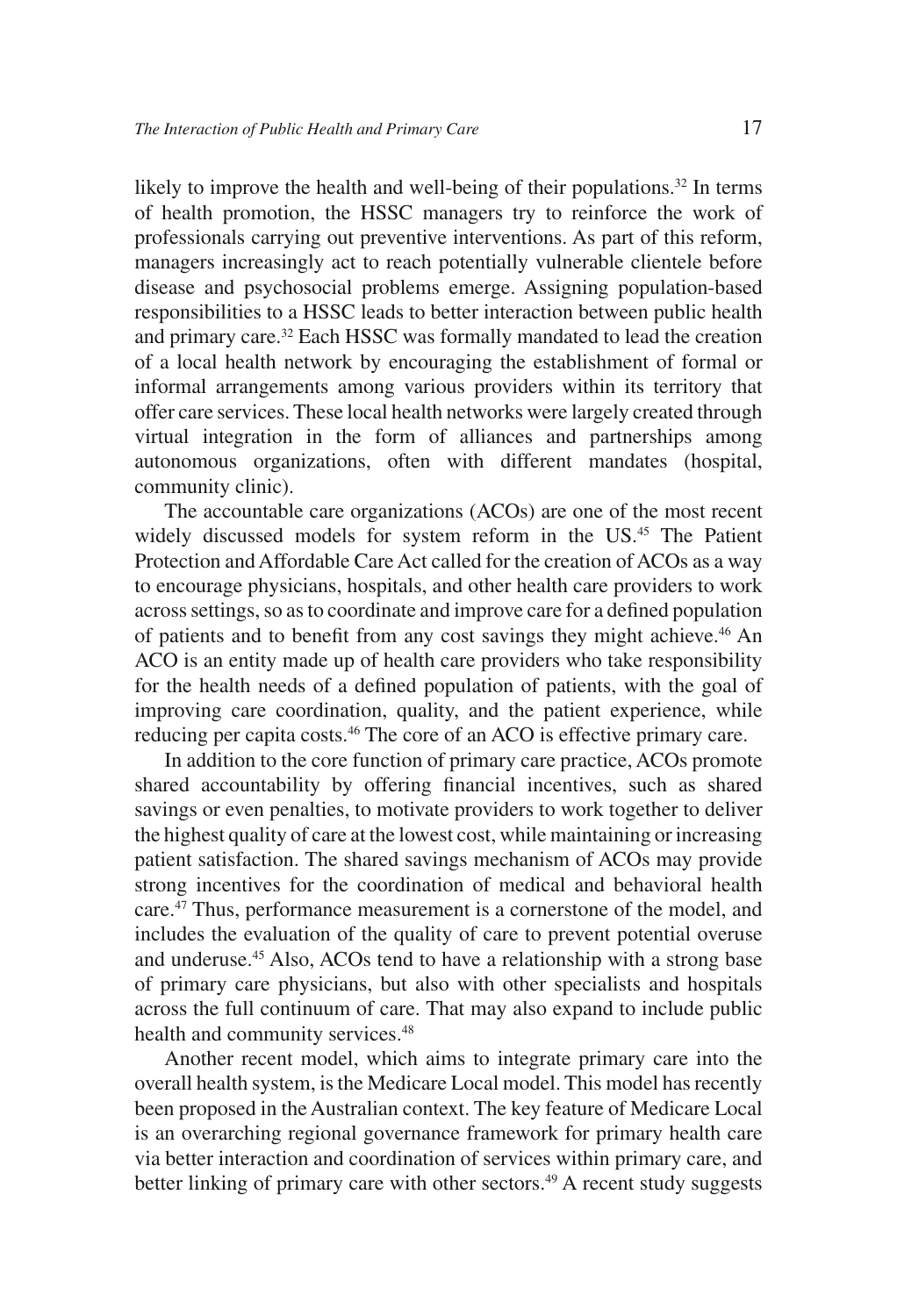that Medicare Locals work closely with newly formed hospital networks to identify and address regional population needs and to improve patient care and the quality and safety of health services.<sup>49</sup>

## **DISCUSSION**

Our literature review shows a growing concern in relation to how public health and primary care could interact in order to create synergy from their activities. Such interaction could bring these two groups of health care professionals into a single system. Primary care and public health practitioners could be part of collaborative teams with common objectives, share information systems, and participate in the planning of services for the same patients and populations.<sup>4</sup>

Our literature synthesis noted numerous proposals and existing forms of interaction between primary care and public health. One of the clear overlap between the two fields is disease and illness prevention. Most authors identified screening and immunization as action that may be carried out in primary care, but that can benefit from the support of public health departments. In addition, health promotion and behavior modification were also seen by most authors as a shared responsibility at the interface of collective and individual intervention. Another aspect that was the subject of analysis in many documents concerned the surveillance and protection functions of public health from a case identification and prevention or early treatment perspective. Primary care was seen as the "ear on the ground," the service to which people would present, while public health had the role of investigation and provided advice back to clinical settings.

Our literature search also identified emerging forms of collaboration between primary care and public health. Although it was not mentioned as frequently in the papers, planning and evaluation was an emergent theme in most recent documents. For example, Nourevitch et al.<sup>50</sup> conducted an empirical mapping of patients' health care patterns in urban areas. This analysis identified a constellation of providers that could serve as a naturally occurring accountable care organization for a significant portion of people who live or work in a specific neighborhood characterized by poor health outcomes.50 Many authors noted that public health competencies and tools are crucial for planning of primary care that is more aligned with the actual needs of the population, and that it could help to prioritize activities according to epidemiological, organizational, and economic trends. This applied also to the evaluation of primary care services with regards to changing population health and analysis of needs of groups of patients.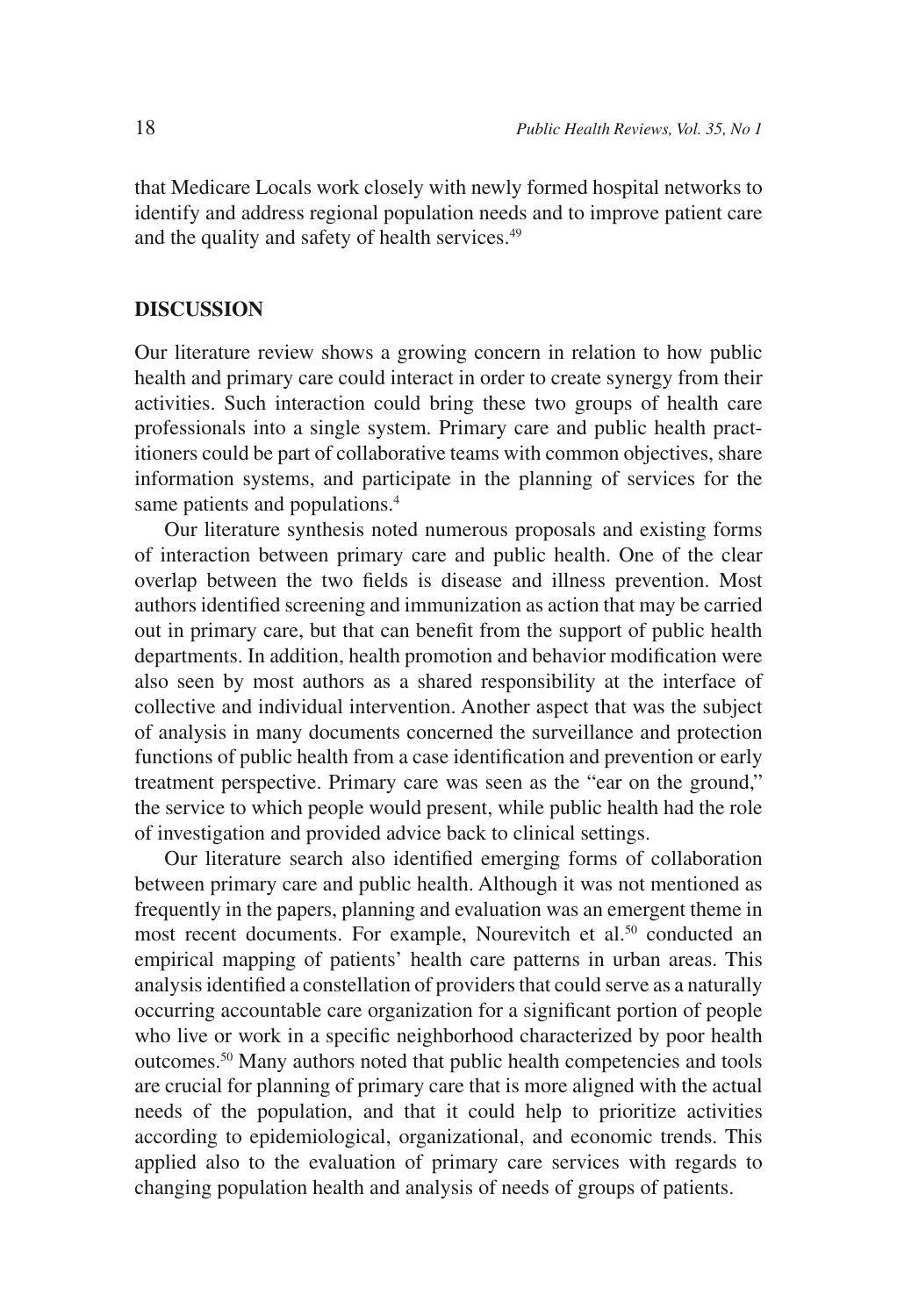Figure 1 illustrates the positioning of various functions, highlighting mutual contributions that are part of the core business for both public health and primary care sectors as well as functions that seems to be at the interface of both domains. Preventive medicine is a good example of a function that is strongly rooted at the interface of public health and primary care. For example, a number of recommendations and guidelines, such as those of the US Preventive Services Task Force, were developed and are routinely used by clinicians.<sup>51</sup>



**Fig. 1.** Public Health and Primary Care Interaction

Our identification of organizational models that use a variety of modalities to facilitate interaction between primary care and public health suggests that health authorities are currently trying to implement new models and imbed this interaction more widely in health care systems. Furthermore, several other factors may also have a positive impact on the interaction between primary care and public health. For example, a general trend was observed for more interdisciplinary approaches that might improve integration of public health and primary care. Some structural changes such as the Quality and Outcomes Framework (QOF) in the UK also provide a potentially advantageous economic incentive (payment for performance) for more effective collaboration between both fields. We also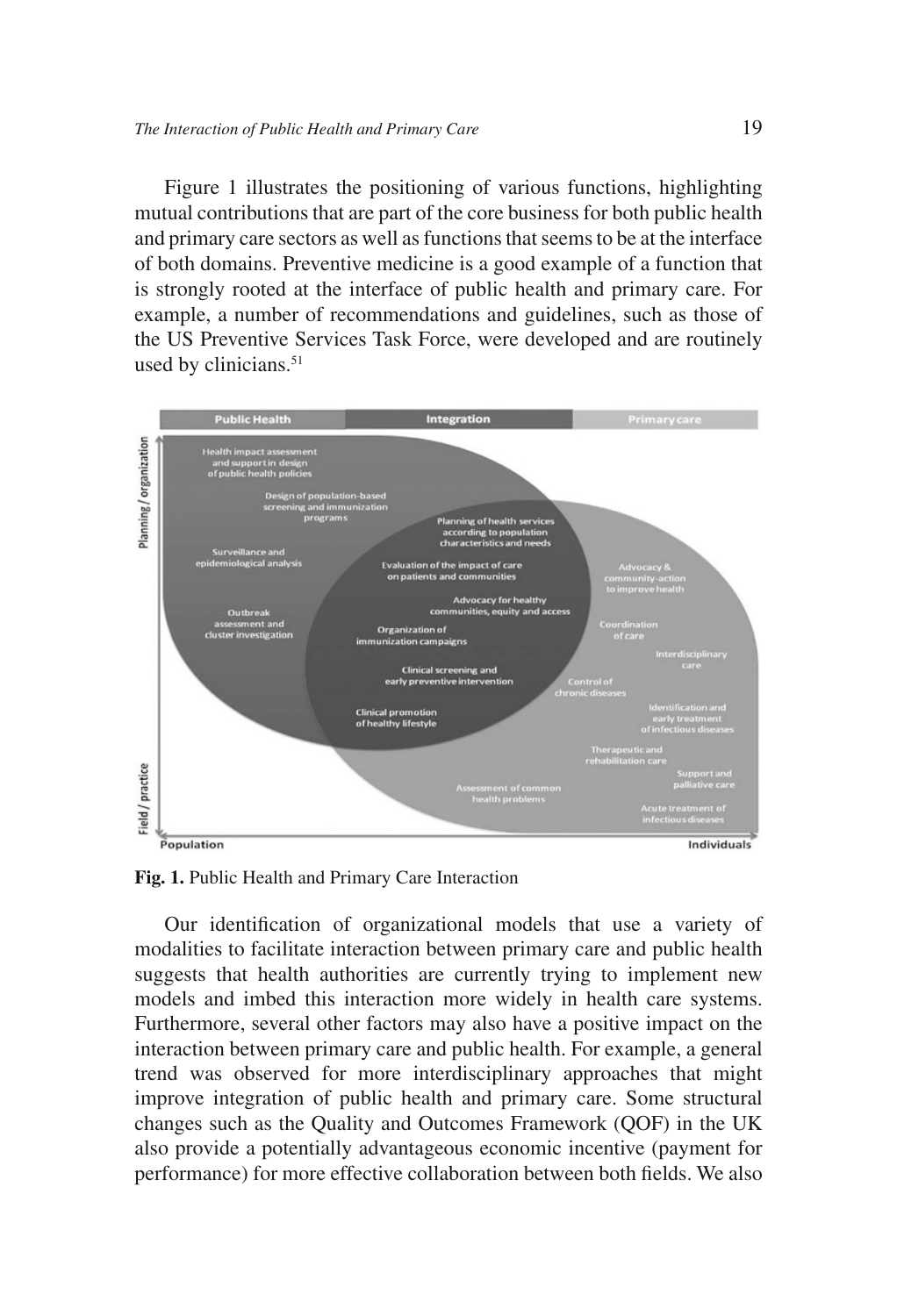observed that several models involve the community in the integration of primary care and public health, which could also be a factor that may impact positively on the interaction. However, the extent to which these models represent a true lever for increased cooperation as well as the more specific effects that might be associated with different models, remain to be explored. Will public health's previous hesitation to collaborate with primary care remain for fear of losing resources to the curative care sector at the expense of health promotion activities? Will previous misunderstanding of the benefits of public health competencies for planning and targeting of primary care services continue to prevent clinicians from fully engaging in activities that aim to reinforce individual care or provide feedback on efficacy and effectiveness of primary care? Will the different funding and organizational structures encourage the clinical manager in primary care to partner more extensively with public health?

All these models have some limitations, which were occasionally mentioned by the authors of the papers that were reviewed. For example, the COPC model suffers from a lack of solid and sustainable financing beyond experimental implementation phases. The wide variability of the level of involvement of the different communities in the COPC programs is also a limiting factor for this model.<sup>3,52,53</sup>

The primary consideration that prevents the generalization of most of these models to other settings is the context in which they were implemented or tested. Indeed, the health system, political commitments, economic situation, or social context can potentially have a major effect on the vision of primary care and public health interaction. A recent paper by Marks et al. explained that the economic context was more important for decision making than the deployment of specific public health tools*.* <sup>54</sup> In Greece, it is anticipated that the economic crisis is likely to reshape the health care system, notably through decentralization and a strengthening of the public health and primary care partnership.<sup>55</sup> Others in the US have noted that in the future, because of political orientations, primary care will be linked more strongly to the community, while public health will avoid health care delivery.56,57 The health care system itself (e.g., organization, mode of financing) is also likely to strongly affect the interaction between primary care and public health. For example, a study published in 2002 identified important differences in health services covered by health insurance plans in six European countries, including prevention activities.<sup>58</sup> Despite the importance of the influence of these "external factors" on the interaction of primary care and public health, they are rarely mentioned in the papers reviewed here. These factors should be considered when implementing new models of care that seek to create strong primary care/public health partnerships.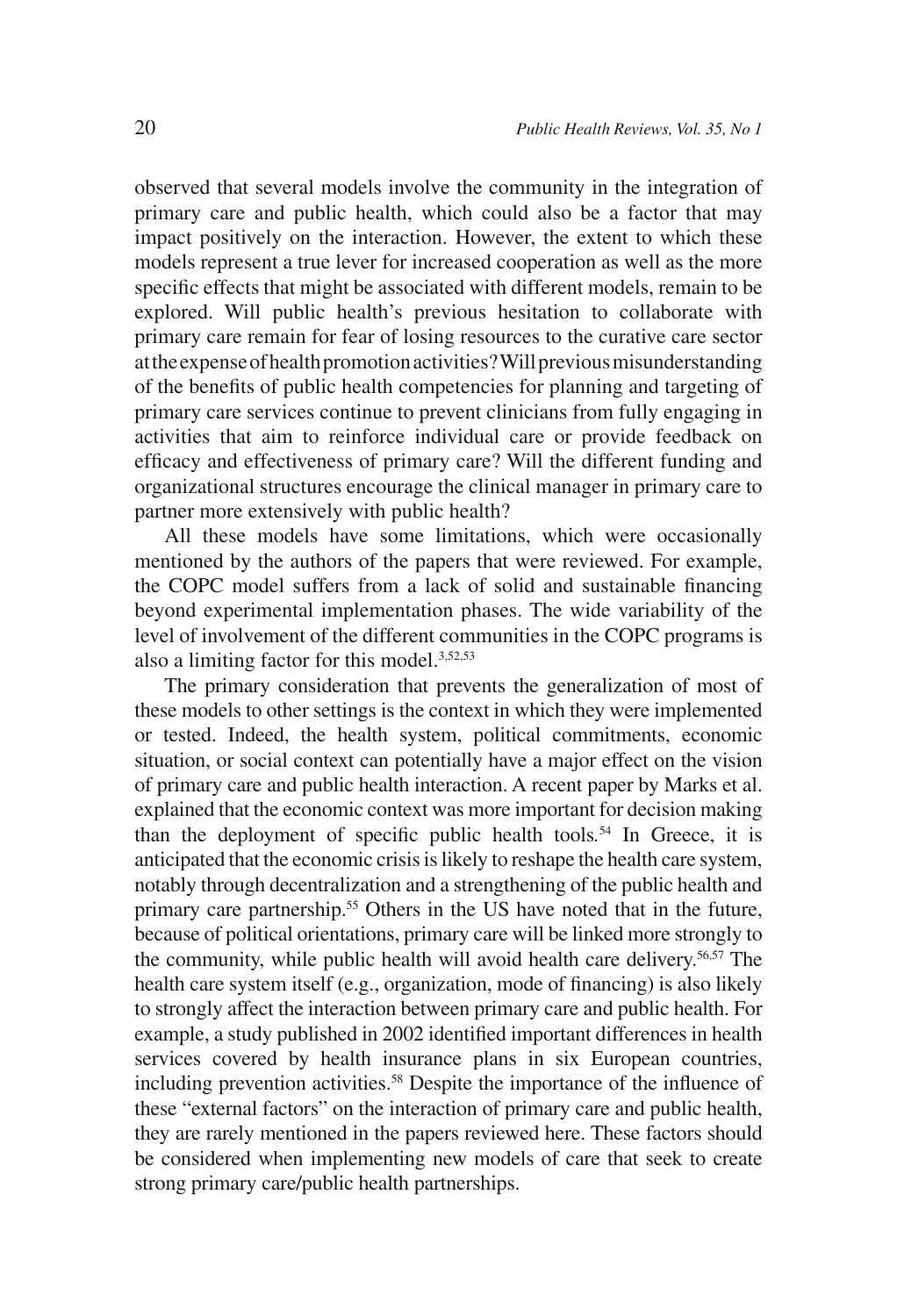#### *Strengths and Limitations*

Our literature synthesis benefits from several strengths. First, it generated results that concord with previous reports and special supplements that propose that public health and primary care should extend their collaboration and suggestions concerning ways in which this could be achieved. Second, our review is based on an independent assessment of each paper by various researchers. Finally, our literature search is based on a systematic analysis of content according to a concept-based grid.

However, this scoping review also suffers from some limitations. The discussion in most papers remained general and few gave empirical examples from real clinical and public health department settings. We have tried to mitigate this somewhat by providing examples of forms of collaboration in the US, Canada, France, Australia and the UK. In addition, we have not retrieved all possible models which favor interaction. The search of the gray literature aimed to identify a sample of different types of integrative organizations, rather than to carry out a full scoping review of existing models.

### **CONCLUSION**

Our aim was to review the current literature related to how primary care and public health interact by identifying their respective contributions and highlighting some organizational models that could facilitate such an interaction. Our analysis of the scientific and gray literature identified various ways by which public health and primary care either reinforce each other through their respective functions or increasingly act in a common space to increase population health and health systems performance. Our search identified several papers which suggest that traditional public health functions and primary care roles are the main ways by which these sectors interact. In addition, our search identified emerging roles related to the planning and evaluation of services, and the enactment of public health roles in primary care settings and organizational models that go beyond traditional collaboration in prevention services and control of infectious diseases.

Our search found several recent reports and supplementary journal issues on this topic<sup>2,3</sup> clearly indicating its current relevance. However, our search did not retrieve many empirical studies related to the interaction of public health and primary care. Most papers were editorials or descriptions of organizational models that aim to enhance this interaction. Future research should include empirical methods and the development of indicators that would help with the assessment of the interplay between public health and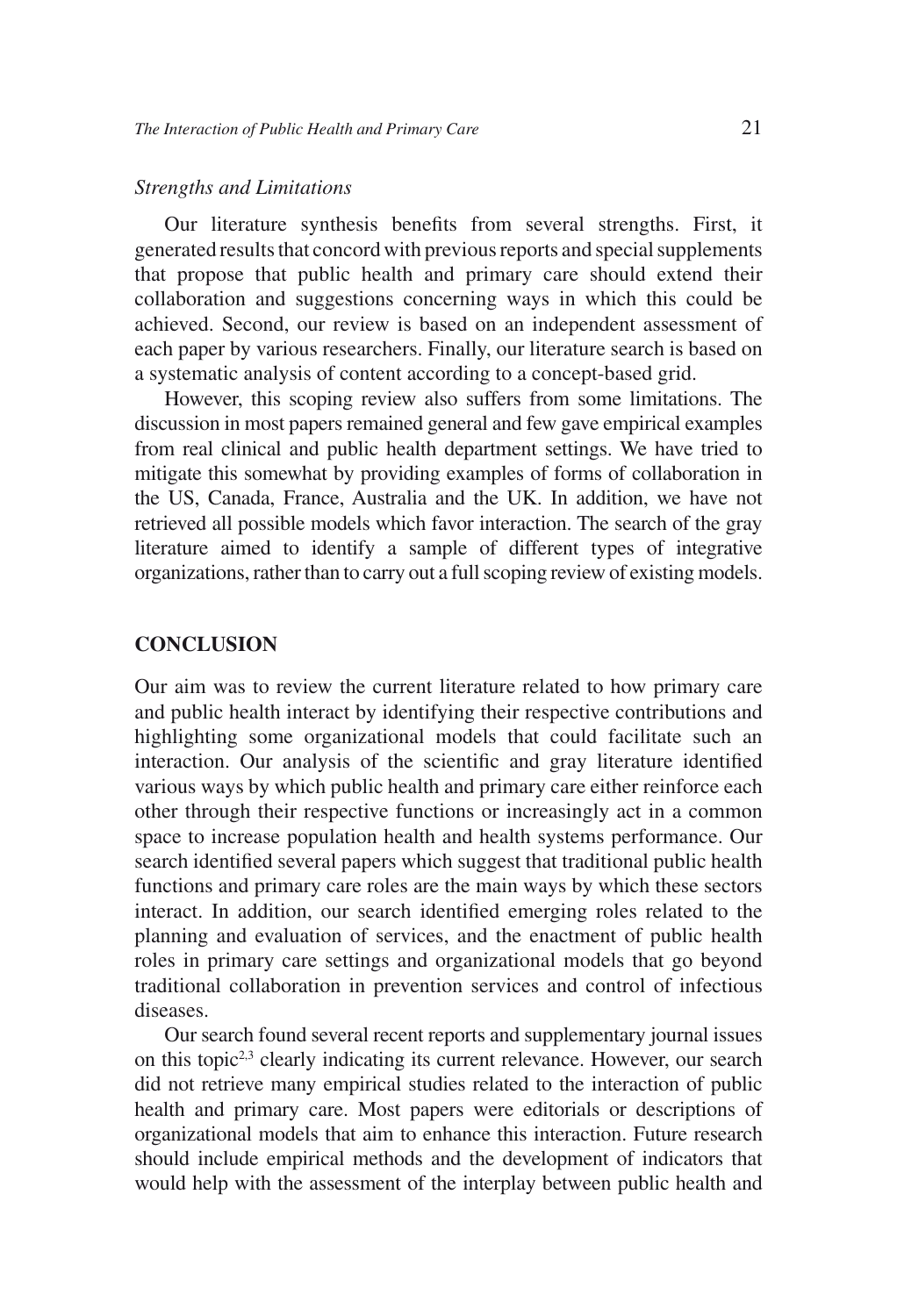primary care. Finally, we found significant similarities, across countries and contexts, in the approaches used to enhance the collaboration between public health and primary care. However, some activities seemed to be associated with certain contexts. One of the challenges to identifying effective approaches to enhancing the interaction of public health and primary care lies in a better understanding of the different contexts in which the two domains have worked together successfully. In addition to this, another challenge will be to implement, across different health systems, elements found in one context that allow effective collaborations, and to assess these efforts.

| <b>Areas of Activities</b>                                                                             | <b>Definitions</b>                                                                                                                                                                                                                                                                                                                                                                                                                                                                                                 |
|--------------------------------------------------------------------------------------------------------|--------------------------------------------------------------------------------------------------------------------------------------------------------------------------------------------------------------------------------------------------------------------------------------------------------------------------------------------------------------------------------------------------------------------------------------------------------------------------------------------------------------------|
| <b>Activities Related to Public Health</b>                                                             |                                                                                                                                                                                                                                                                                                                                                                                                                                                                                                                    |
| 1. Surveillance of<br>population health                                                                | Includes the development and quality assurance of information<br>systems, production and dissemination of information for the public,<br>stakeholders and decision makers.                                                                                                                                                                                                                                                                                                                                         |
| 2. Health protection<br>and control of disease                                                         | Corresponds to the implementation of interventions for individuals or<br>a group of individuals in relation to a real or perceived risk. It results<br>in an investigation and analysis of cases, outbreaks or epidemics, and<br>production of public health advice.                                                                                                                                                                                                                                               |
| 3. Health promotion<br>and actions in relation<br>to health determinants                               | Refers to interventions carried out in order to prevent an event or a<br>particular health condition. Prevention of diseases, injuries, and social<br>problems; a focus on the characterization of risk factors; the<br>identification of effective methods for the development and<br>implementation of community prevention programs.                                                                                                                                                                            |
| 4. Prevention of<br>diseases, injuries and<br>social problems                                          | A set of actions that enable individuals and communities to exercise<br>greater control over their health; focus on the development of healthy<br>behavior and community action as well as the creation of environments<br>and social policies favorable to health.                                                                                                                                                                                                                                                |
| 5. Drafting of<br>regulations,<br>legislation, and public<br>policies that have an<br>impact on health | Concerns the adaptation of services to goals of the health system in<br>terms of the impact on population health, quality, and equity in access<br>to care. This role can result in activities that promote effective practices,<br>the implementation of systematic screening, and public health advice<br>to clinicians and administrators in order to influence their practice. It<br>also includes dissemination and promotion of organizational models<br>most favorable to health care and equitable access. |
| 6. Planning of<br>services and assessing<br>their impact on<br>population health                       | Focuses on the impact of changes in the organization of care, the<br>analysis of social inequalities in terms of access to curative care and<br>services, evaluation of different models of the organization of curative<br>and preventive care as well as the impact of public health interventions.                                                                                                                                                                                                              |

#### **Appendix 1**

*Definitions Activities Related to Public Health and Primary Care3,4,7,8,63,64*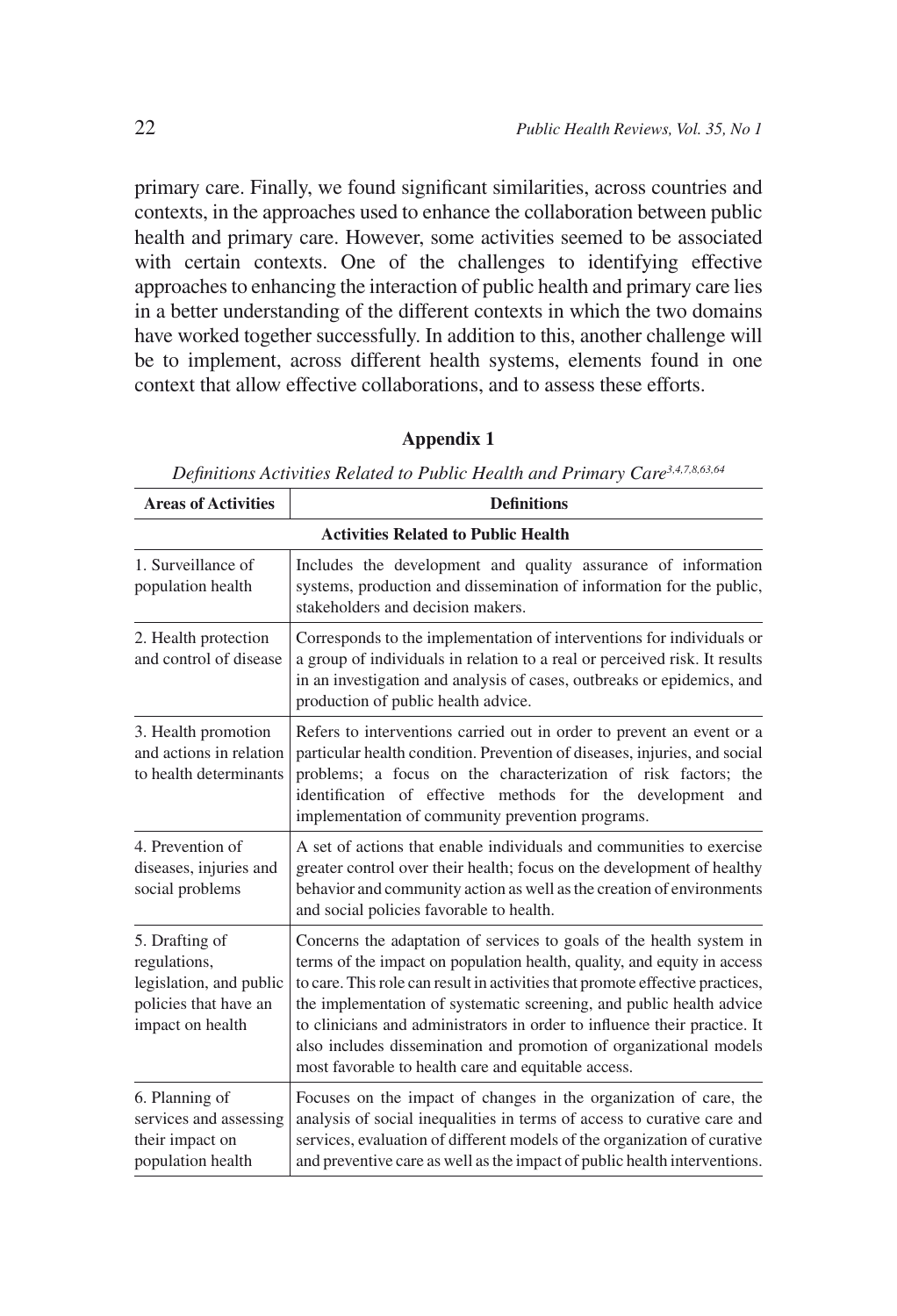|                                                                    | <b>Activities Related to Primary Care</b>                                                                                                                                                                                                                                                                                                                      |
|--------------------------------------------------------------------|----------------------------------------------------------------------------------------------------------------------------------------------------------------------------------------------------------------------------------------------------------------------------------------------------------------------------------------------------------------|
| 1. Supporting<br>preventive clinical<br>practices                  | Preventive clinical practices are a set of interventions (counseling,<br>screening, immunization, prophylaxis) performed by a health care<br>professional. These interventions aim to promote health and prevent<br>diseases, injuries, and psychosocial problems. Preventive clinical<br>practices should prevent the occurrence of disease.                  |
| 2. Supporting<br>screening and early<br>prevention<br>intervention | Screening activity is used to find disease or abnormalities among<br>populations at risk of developing a disease. These investigations may<br>be followed by medical consultations, clinical examinations, and<br>treatments. Prophylaxis is the active or passive process aimed to<br>prevent the emergence or spread of disease.                             |
| 3. Early diagnosis<br>and intervention                             | Early diagnosis is used to identify a disease based on the patient's<br>symptoms and doctor's examinations. Medical treatment is a remedial<br>process to cure a health problem.                                                                                                                                                                               |
| 4. Providing care that<br>is of good quality and<br>safe           | Quality of care is a broad term encompassing various desirable<br>attributes of care with regards to its technical and interpersonal<br>appropriateness and safety. Quaternary prevention is the prevention of<br>unnecessary medical activity and careful use of medication.                                                                                  |
| 5. Case finding and<br>notification                                | Involves the identification of cases within routine health care delivery,<br>e.g., during a visit at the doctor's office for some related or unrelated<br>symptom. It may include special clinical or technical procedures in<br>addition to a routine medical of a patient. Case finding does not<br>include a systematic screening of the target population. |
| 6. Raising awareness<br>and advocating for<br>health               | Advocacy seeks to increase the power of people and groups and to<br>make institutions more responsive to human needs. It attempts to<br>enlarge the range of choices that people may have by increasing their<br>power to define problems and solutions and to participate in the<br>broader social and policy arena                                           |

### **Acronyms List:**

ACO = accountable care organizations HSSC = Health and Social Services Centre CHCs = community health centers COPC = community-oriented primary care FHT = Family Health Team  $GP = general$  practitioner PCMH = patient-centered medical home

**Conflicts of Interest:** None declared.

**Acknowledgments:** We would like to thank Duncan Sanderson for his comments and revision of the text. Jean-Frederic Levesque held a Junior 1 Clinical Scientist Award from the Fonds de Recherche en Santé du Québec while conducting this research. Nicolas Senn is supported by an academic "bridge-relève" scholarship provided by the Leenaards Foundation (Lausanne, Switzerland).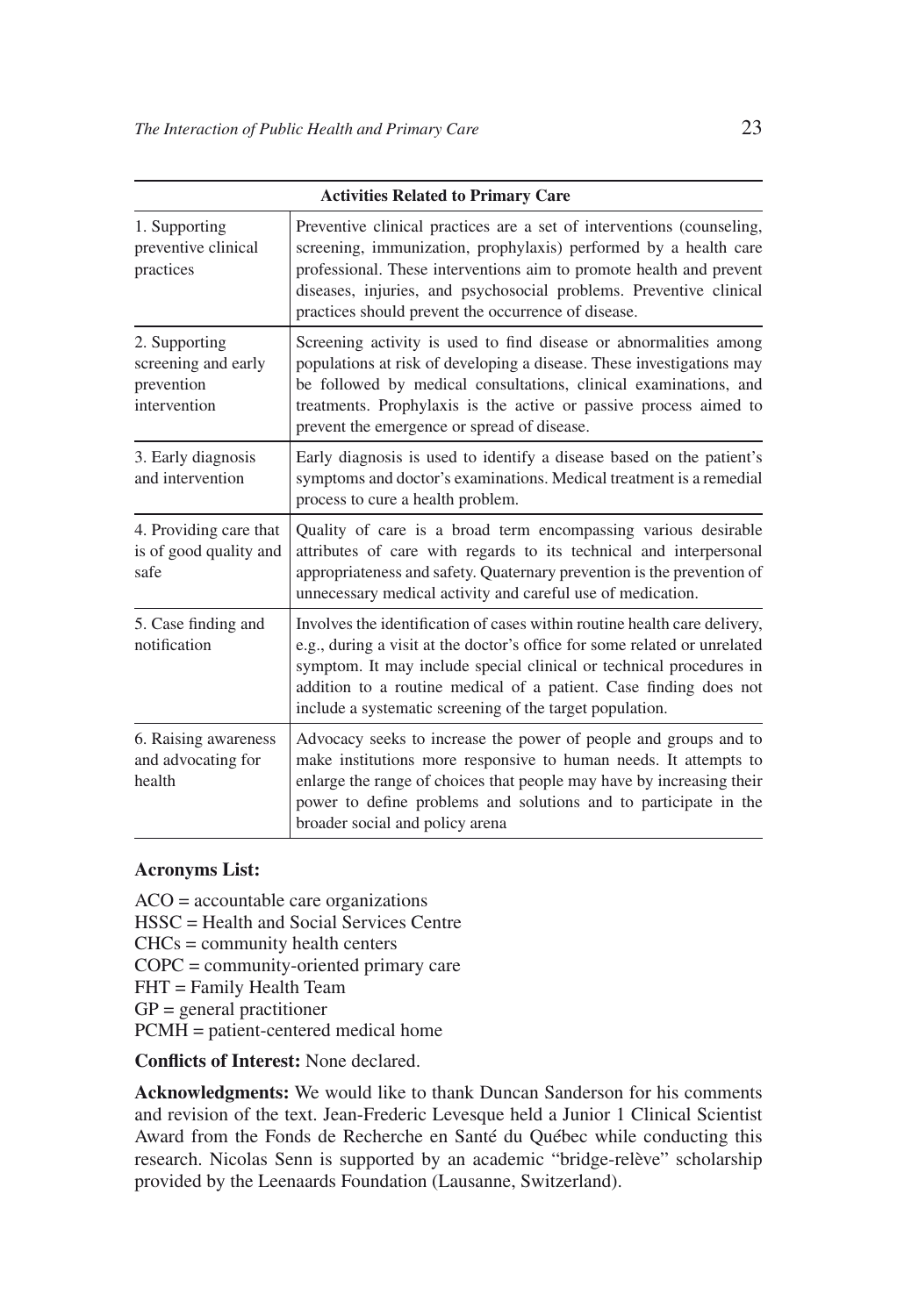#### **REFERENCES**

- 1. Acheson D. Public Health in England: The Report of the Committee of Inquiry into the Future Development of the Public Health Function. Department of Health. London: Stationery Office Books; 1988.
- 2. Martin-Misener R, Valaitis R. Strengthening primary health care through primary care and public health collaboration. Canadian Foundation for Healthcare Improvement. Canada. Ottawa: McMaster University; 2012.
- 3. Institute of Medicine. Primary Care and Public Health: Exploring Integration to Improve Population Health. Washington (DC): The National Academies Press; 2012
- 4. Lévesque JF, Bergeron P. De l'individuel au collectif : une vision décloisonnée de la santé publique et de soins. Ruptures, revue transdisciplinaire en santé 2003;9:73-89. [In French]
- 5. Ministère de la santé et des services sociaux. 2003. Québec public health program 2003–2012. Québec. Available from URL: http://publications.msss.gouv. qc.ca/acrobat/f/documentation/2003/03-216-02A.pdf (Accessed 17 March 2013).
- 6. Stevenson Rowan M, Hogg W, Hudson P. Integrating public health and primary care. Health Policy. 2007;3:160-81.
- 7. Pan American Health Organization. Initiative La santé Publique dans les Amériques. Mesure de la performance des fonctions essentielles de santé publique. Guide pour l'application de l'instrument de mesure de la performance des fonctions essentielles de santé publique. PAHO; 2000. Available from URL: http://www.google.fr/url?q=http://new.paho.org/hq/dmdocuments/2010/ FESP\_Guide\_Application\_Instrument\_Mesure\_Performance.pdf&sa=U&ei= d3xWUrX-MtGJhQeKlYDwDQ&ved=0CBoQFjAB&usg=AFQjCNE5lJFW y7UjCXyl5UWEGTVcm0b9-Q (Accessed 10 October 2013). [In French]
- 8. Starfield B. Primary Care: Balancing Health Needs, Services and Technology. Revised edition. New York (NY): Oxford University Press; 1998.
- 9. Macinko J, Starfield B, Erinosho T. The impact of primary healthcare on population health in low- and middle-income countries. J Ambul Care Manage. 2009;32:150-71.
- 10. World Health Organization. Health systems strengthening glossary. Available from URL: http://www.who.int/healthsystems/hss\_glossary/en/index5.html (Accessed 22 April 2013).
- 11. Lee A, Kiyu A, Milman HM, Jimenez J. Improving health and building human capital through an effective primary care system. J Urban Health. 2007;84:i75- 85.
- 12. Starfield B. Public health and primary care: a framework for proposed linkages. Am J Public Health. 1996;86:1365-9.
- 13. Rhode Island Department of Health. Impact of primary care on healthcare cost and population health: a literature review. Rhode Island Department of Health; 23 February 2012.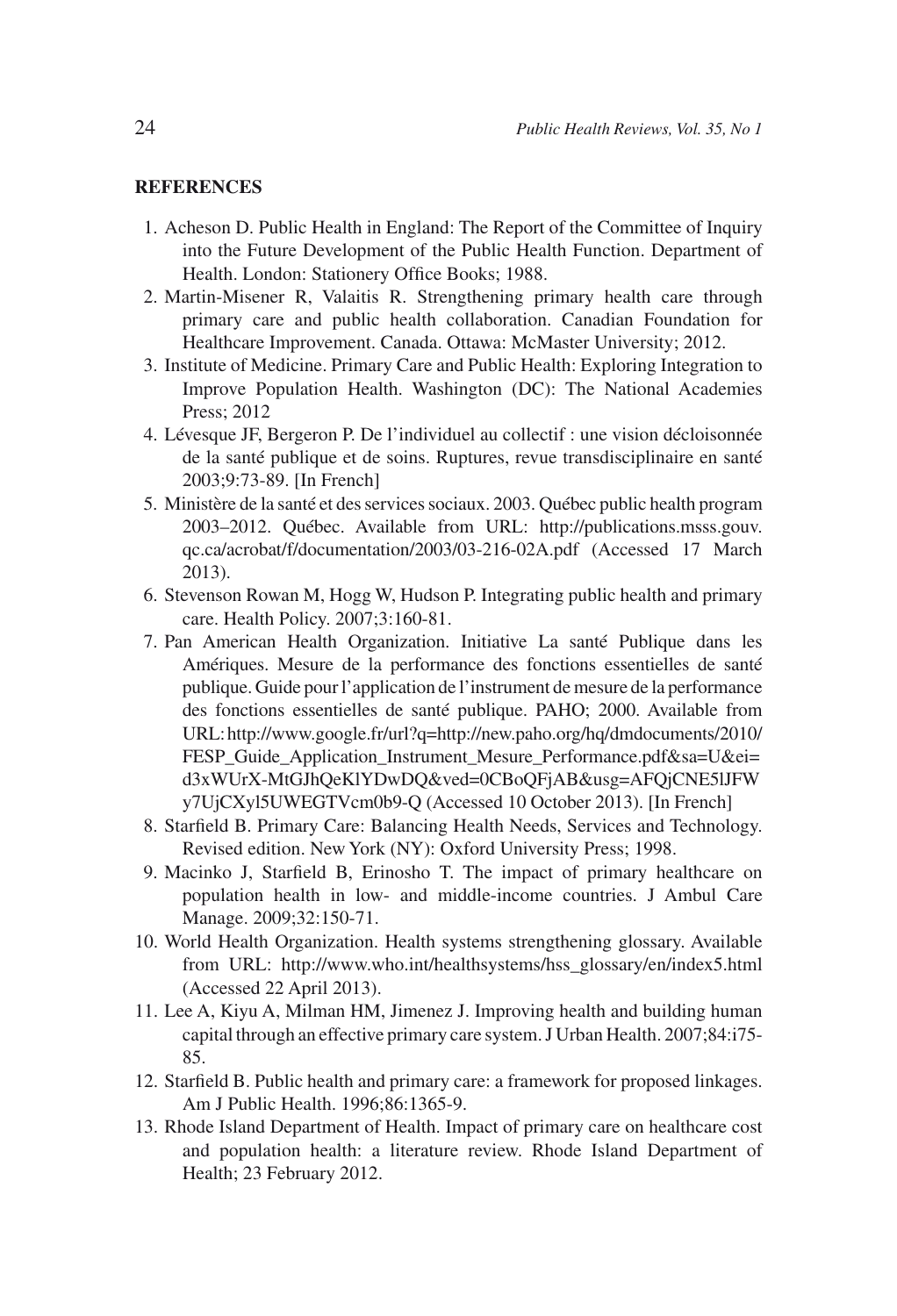- 14. Ciliska D, DeGuzman A, Ehrlich A. Public health and primary care: challenges and strategies for collaboration. Public Health Research, Education & Development Program; October 2005.
- 15. Bradley S, David McKelvey S. General practitioners with a special interest in public health; at last a way to deliver public health in primary care. J Epidemiol Community Health. 2005;59:920-3.
- 16. Hannay DR. Primary care and public health. BMJ. 1993;307:516-7.
- 17. Starfield B, Shi L, Macinko J. Contribution of primary care to health systems and health. Milbank Q. 2005;83:457-502.
- 18. Welton WE, Kantner TA, Katz SM. Developing tomorrow's integrated community health systems: a leadership challenge for public health and primary care. Milbank Q. 1997;75:261-88.
- 19. Kringos DS, Boerma W, Van Der See J, Groenewegen P. Europe's strong primary care systems are linked to better population health but also to higher health spending. Health Affairs. 2012;32:686-94.
- 20. Peckham S, Hunter DJ, Hann A. The delivery and organization of public health in England: setting the research agenda. Public Health. 2008;122:99-104.
- 21. Stange KC, Ferrer RL. The paradox of primary care. Ann Fam Med. 2009;7:293- 9.
- 22. Stead LF, Lancaster T. Behavioural interventions as adjuncts to pharmacotherapy for smoking cessation. Cochrane Database Syst Rev. 2012;12:CD009670.
- 23. Brown T, Avenell A, Edmunds LD, Moore H, Whittaker V, et al. Systematic review of long-term lifestyle interventions to prevent weight gain and morbidity in adults. Obes Rev. 2009;10:627-38.
- 24. Garceau LM, Paine LL, Barger MK. Population-based primary health care for women. An overview for midwives. J Nurse Midwifery. 1997;42:465-77.
- 25. Weinstein LC, Lanoue MD, Plumb JD, King HF, Stein B, Tsemberis S. A primary care-public health partnership addressing homelessness, serious mental illness, and health disparities. 2013;26:279-87.
- 26. Koo D, Felix K, Dankwa-Mullan I, Miller T, Waalen J. A call for action on primary care and public health integration. Am J Public Health. 2012;102: S307-9.
- 27. Reingold AL. Outbreak investigations--a perspective. Emerg Infect Dis. 1998;4: 21-7.
- 28. Scutchfield FD, Michener JL, Thacker SB. Are we there yet? Seizing the moment to integrate medicine and public health. Am J Public Health. 2012; 102:S312-6.
- 29. Stange KC. Power to advocate for health. Ann Fam Med 2010;8:100-7.
- 30. Peckham S, Hann A, Boyce T. Health promotion and ill-health prevention: the role of general practice. Qual Prim Care. 2011;19:317-23.
- 31. Etz RS, Cohen DJ, Woolf SH, Holtrop JS, Donahue KE, et al. Bridging primary care practices and communities to promote healthy behaviors. Am J Prev Med. 2008;35:S390-7.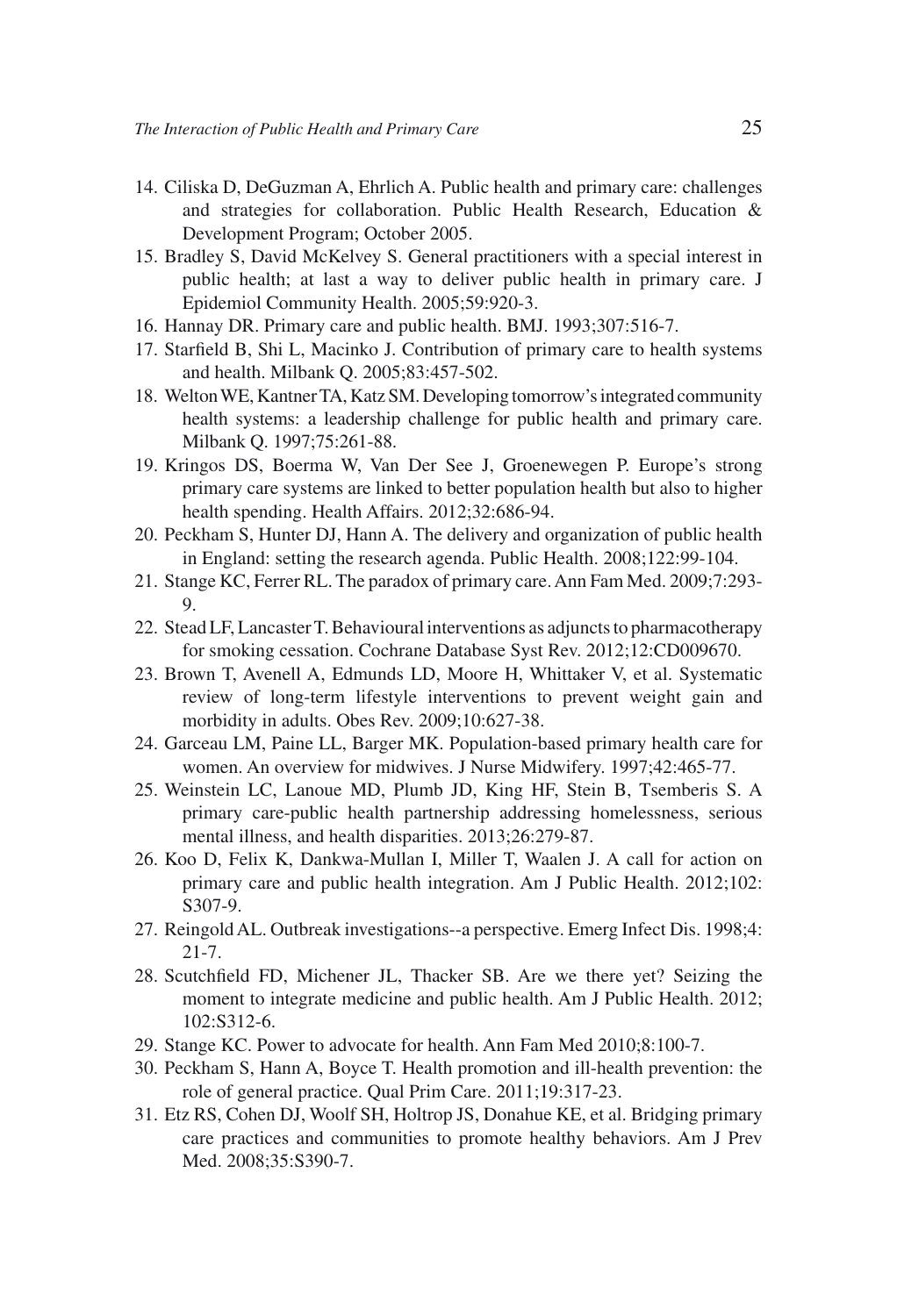- 32. Breton M, Denis JL, Lamothe L. Incorporating public health more closely into local governance of health care delivery: lessons from the Quebec experience. Can J Public Health. 2010;101:314-7.
- 33. Macinko J, Starfield B, Shi L. The contribution of primary care systems to health outcomes within Organization for Economic Cooperation and Development (OECD) countries, 1970-1998. Health Serv Res. 2003;38:831-65.
- 34. Kamien M. The tasks of general practice. A new kind of GP? Aust Fam Physician. 2002;31:857-9.
- 35. Neuwelt P, Matheson D, Arroll B, Dowell A, Winnard D, et al. Putting population health into practice through primary health care. N Z Med J. 2009;122(:98-104.
- 36. Solaridis S, Oandasan I, Kimpton S. Family Health Team. Can health professionals learn to work together? Can Fam Physician. 2007;53:1198-99
- 37. Glazier R, Redelmeier D. Building the Patient-Centered Medical Home in Ontario. JAMA. 2010;303:2186-7.
- 38. Rosser WW, Colwill JM, Kasperski J, Wilson L. Patient-Centered Medical Homes in Ontario. N Engl J Med. 2010;362:e71-3.
- 39. Baudier F, Clément MC. Recommandations : concevoir et faire vivre une maison de santé. Santé Publique. 2009;21:103-6. [In French]
- 40. Nutting PA, Crabtree BF, Miller WL, Stange KC, Stewart E, Jaen C. Transforming physician practices to patient-centered medical homes: lessons from the national demonstration project. Health Aff (Millwood). 2011;30:439-45.
- 41. Breton M, Lévesque JF, Pineault R, Hogg W. Primary care reform: can Quebec's Family Medicine Group Model benefit from the experience of Ontario's Family Health Teams? Healthc Policy. 2011;7:e122-35.
- 42. Bindman AB, Weiner JP, Majeed A. Primary care groups in the United Kingdom: quality and accountability. Health Aff (Millwood) 2001;20:132-45.
- 43. Gillam S, Schamroth A. The community-oriented primary care experience in the United kingdom. Am J Public Health. 2002;92:1721-5.
- 44. Gillam S. Community-oriented primary care. Br J Gen Pract. 2002;52:854-5.
- 45. Rittenhouse D, Shortell S, Fisher E. Primary care and accountable care two essential elements of delivery-system reform. N Engl J Med. 2009;361:2301-3.
- 46. Bobbitt JD. What family physicians need to know about ACOs. Fam Pract Manag. 2011;18:17-22.
- 47. Bao Y, Casalino L, Pincus HA. Behavioral health and health care reform models : patient-centered medical home, health home, and accountable care organization. J Behav Health Serv Res. 2013;40:121-32
- 48. Miller HD. How to create accountable care organizations. Center for Healthcare Quality and Payment Reform; 7 September 2009.
- 49. Nicholson C, Jackson CL, Marley JE, Wells R. The Australian experiment: how primary health care organizations supported the evolution of a primary health care system. J Am Board Fam Med. 2012;25:S18-26.